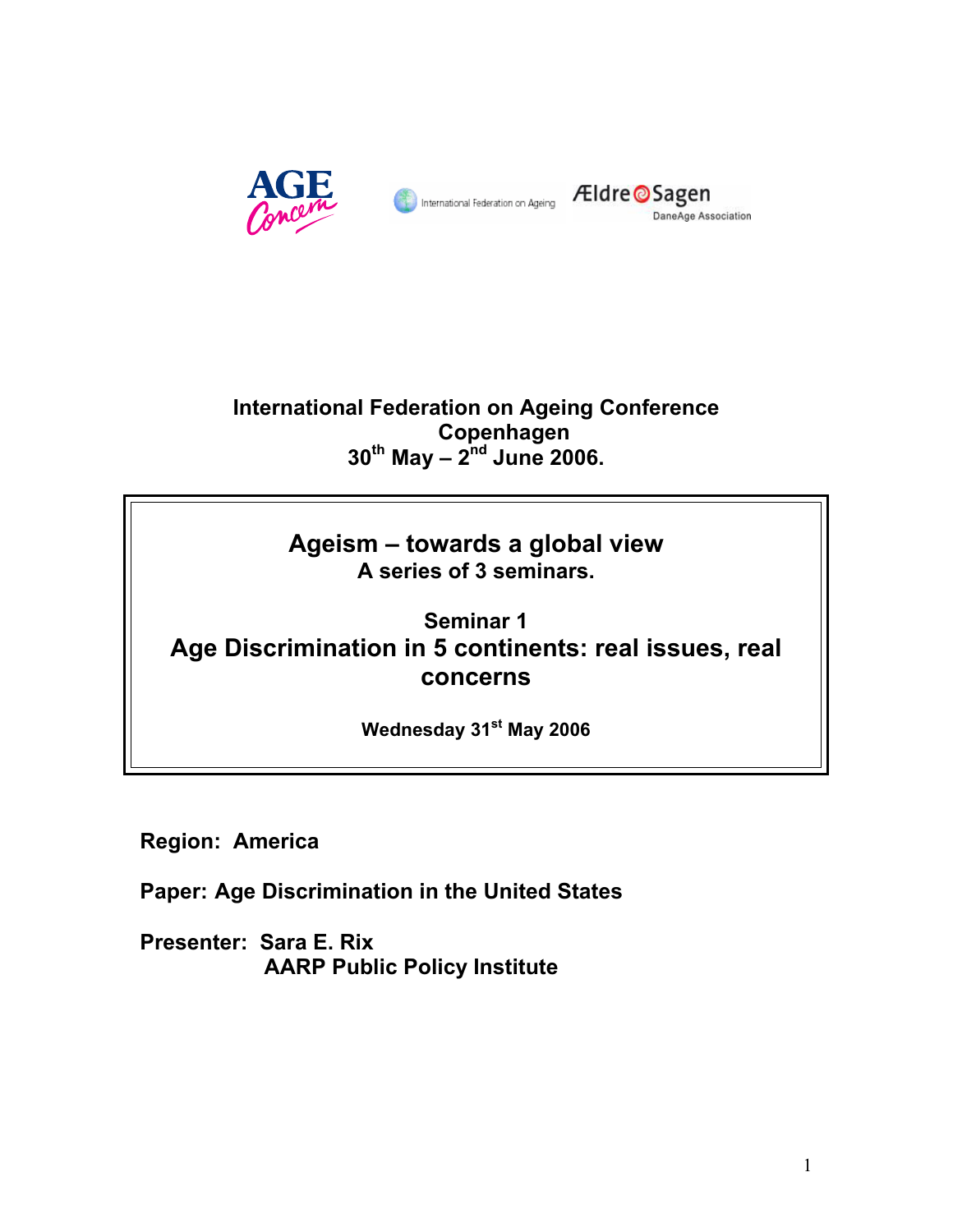*"Old age was highly respected in early America. . ."*  David Hackett Fischer, 1978: 29

### **Introduction1**

In America's youth-obsessed society, old-age is anything but highly respected or sought after today. Television stations compete to attract 18-49-year-old viewers rather than the more rapidly growing 55- or 65-plus segments, many of whose members have more disposable income to spend. Vigorous, attractive, and sexy twenty- or thirty-year olds abound in advertisements, but septuagenarian counterparts are rare. Purveyors of beauty products and plastic surgeons capitalize on the widespread desire to ward off the visible signs of aging, often at considerable cost and to questionable effect.

Codger, old coot, geezer, hag—these are a few of the terms, typically disparaging, that Americans often use when referring to the elderly. Ageist stereotypes pervade many aspects of life. They crop up in jokes and cartoons, in the snide comments of store clerks, and in the imprecations of impatient drivers. Older persons themselves may be perpetrators as well as victims of such stereotypes, which, according to the International Longevity Center-USA (2006: 23), convey the same message, "older men and women are incompetent. . . ."

Ageism, which refers to age-based stereotypes or generalizations as well as to discriminatory behavior, has generated neither the outrage nor the academic attention that sexism and especially racism have in the United States. A recent Google search<sup>2</sup> for the three "isms" yielded 65.3 million hits for racism, 9.7 million for sexism, and fewer than 1.2 million for ageism. Nelson (2002: ix) suggests that one reason for this imbalance is that "age prejudice is one of the most socially condoned, institutionalized forms of prejudice in the world." He maintains that "Americans tend to have little tolerance for older persons and very few reservations about harboring negative attitudes toward" them (ibid.).

Negative stereotypes, even when they produce a chuckle as cartoons and jokes often do, are potentially damaging to the extent that those who subscribe to the stereotypes act on them. The consequences of such actions may be relatively benign—offense at receiving a birthday card that makes fun of older persons, for example—or financially devastating as when they involve the inability to obtain a job because of age. Occasionally, they are hard to believe. Hendricks (2005), for example, reports on the U.S. Office of Management and Budget informing the

 $\overline{a}$ <sup>1</sup> Revised version (June 20, 2006) of a paper prepared for the International Federation on Ageing  $8<sup>th</sup>$  Global Conference on Aging seminar on "Age Discrimination in Five Continents: Real Issues, Real Concerns," Copenhagen, May 31, 2006. Sara Rix is a senior policy advisor in AARP's Public Policy Institute. The views expressed in this paper are those of the author and do not necessarily represent official policy of AARP.<br><sup>2</sup> June 18, 2006.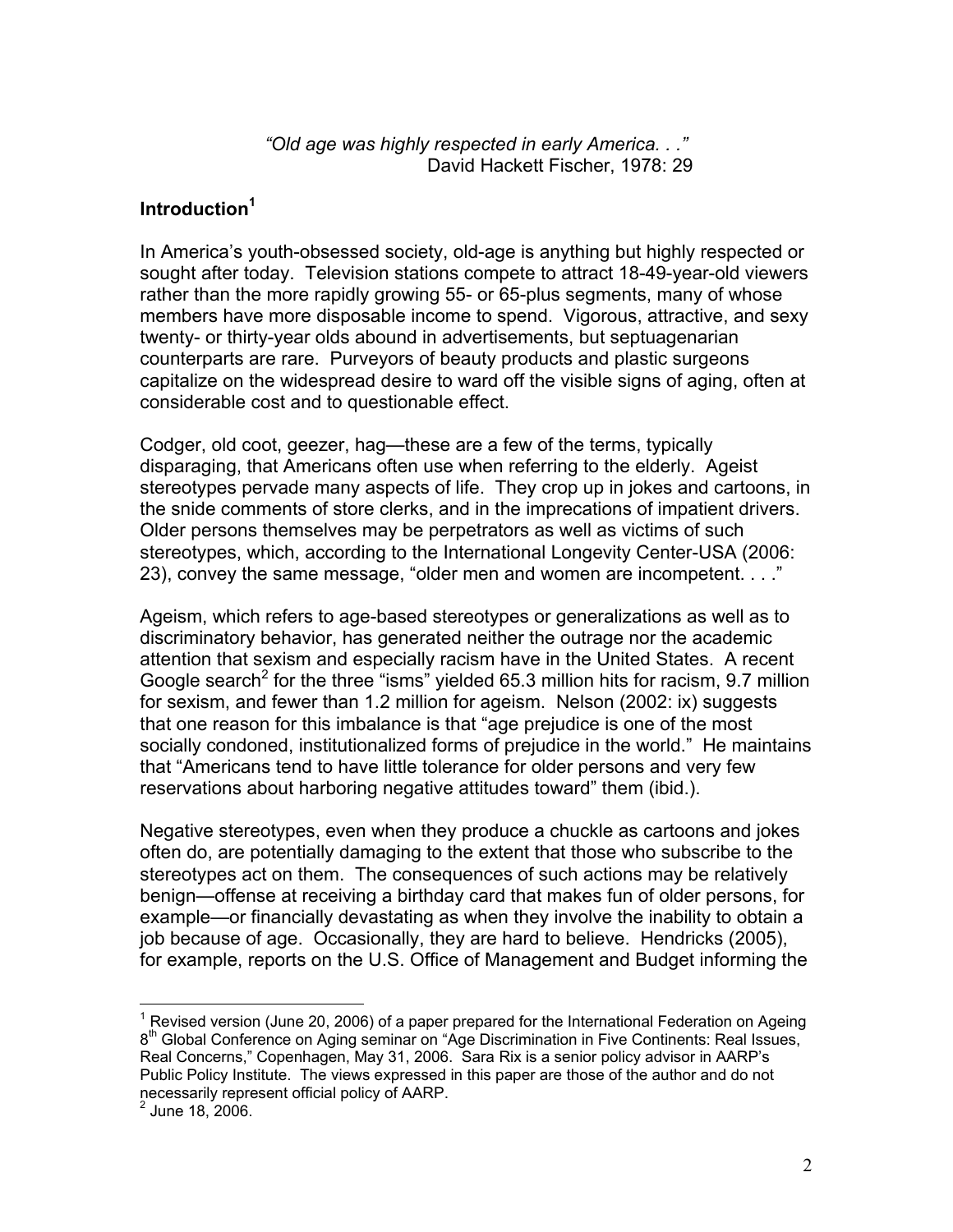Environmental Protection Agency (EPA) that older persons are less valuable than younger ones. Thus, when assessing the relative impact of environmental hazards, the EPA was advised to appraise the costs at death of an older person at 63 percent of a younger person's. It has also been reported that after 9/11, animal advocates reached pets in need of rescue much sooner than medical teams got to some elderly and disabled people (O'Brien, 2003).

Ageism manifests itself in both self- and other evaluations of worth. Older persons may internalize the negative assessments of others and act accordingly by, e.g., withdrawing from or never getting involved in various forms of social intercourse.

There are, of course, costs to age discrimination above and beyond the psychological and social. Lost wages and benefits are a direct personal cost of job displacement, being passed over for a promotion, or losing out to another job applicant because of age. Litigation is expensive, and monetary settlements can be substantial. Productivity suffers when older workers, because of age discrimination, exit or remain out of the labor force, are underemployed, and/or lack equal access to the training that would keep their skills up to date. Employers face costs in the form of lost knowledge and experience, added expenditures for recruitment and training, and often less than optimal performance on the part of new workers being trained (AARP, 2005; Buccigrossi and Robinson, 2003).

Ageism differs from racism and sexism in that there is little evidence of animus toward older persons, perhaps because most people have loving experiences with older relatives and will also, assuming they avoid premature death, join the ranks of the elderly themselves. Yet ageism seems to be pervasive (International Longevity Center-USA, 2006; Levy and Banaji, 2002; Palmore, 2001), even though much of it may go unrecognized or ignored by those who harbor or experience the consequences of negative stereotypes (see e.g., Levy and Banaji, 2002). It may even have increased (e.g., AARP, 2002).

#### **Taking a Look at Age Discrimination in the United States**

This paper examines age discrimination in the United States, which, since 1967, has had federal legislation banning age-based discrimination in employment the Age Discrimination in Employment Act (ADEA). The other federal anti-age discrimination law is the Age Discrimination Act of 1975. This law, which prohibits discrimination based on age in programs or activities receiving federal financial assistance, does not target a specific age or age groups for protection.

The paper concentrates on discrimination against older persons. Although younger persons can certainly be discriminated against, they have fewer agebased protections in the United States than do older persons, at least at the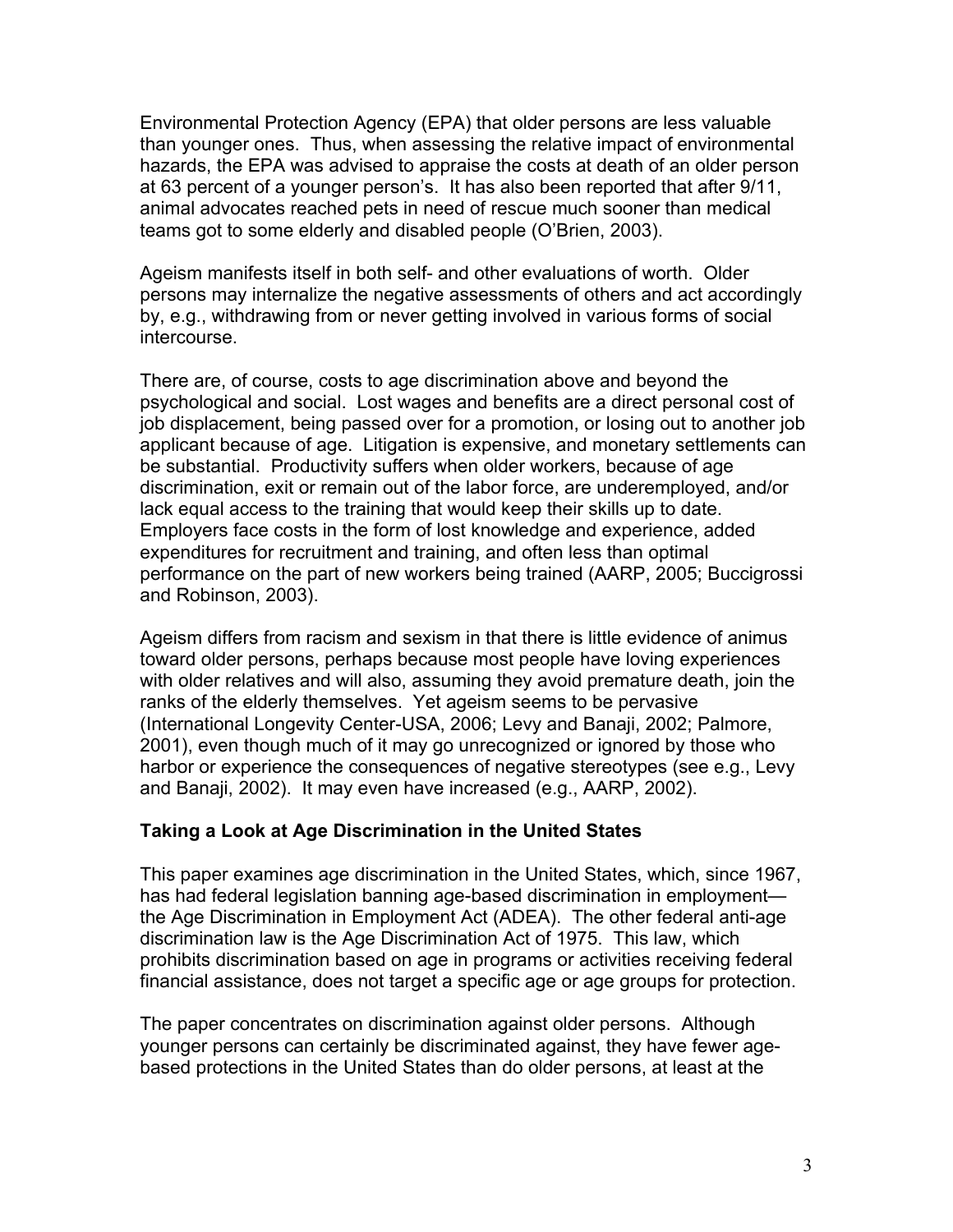federal level. Older age groups have been the focus of most of the aged-based legislative and litigious action in the country.

There is little evidence that the young experience discrimination to the extent that older persons do, or with the same deleterious consequences. Younger workers may, for example, be relegated, at least for a time, to low-level jobs that do not fully utilize their abilities or take advantage of their education (Buccigrossi and Robinson, 2003). Assuming they perform adequately in entry-level jobs, however, they can expect to move out of them. A similar end for older workers does not exist.

Because the young are not immune to ageism, law professor Howard Eglit (2005) suggests that "old-ageism" is a more precise term to use when referring to stereotypes about differential behavior toward older persons. However, he also notes that "ageism is commonly understood as a malign mechanism doing harm just to the old" ((ibid.: 59). This paper subscribes to that point of view and uses the terms ageism and age discrimination as applied to older persons.

In addition, the paper pays most attention to employment-based age discrimination, in part because that has been the focus of most legal action, policy attention, and research and in part because it is the type of discrimination with which the author is most familiar. Positive discrimination, which exists in the form of favoritism or preferential treatment, is mentioned only in passing. Nor is attention paid to the perfectly legal use of age to qualify for certain types of assistance and benefits, such as Social Security old age benefits or Medicare.

# **America's "Old"**

There is no universally accepted definition of "old age" in the United States. While Americans are hardly keen to consider themselves old at 40, protection under the ADEA begins at that age. Some federally funded programs designed specifically to assist "older" persons, such as the Senior Community Service Employment Program (SCSEP), use 55 as the lower age of eligibility. And for many people, old age traditionally began at 65, when workers became eligible for full Social Security benefits. By that age, retirement in the late  $20<sup>th</sup>$  century was the norm. $3$  The age of eligibility for full Social Security benefits is gradually rising to 67. Whether this results in a shift in what is conventionally thought of as "old age" remains to be seen.

# **Experiencing Age Discrimination in Employment**

# What Workers See and What They Get

Estimating the pervasiveness of age discrimination in employment is no easy task. Employers are hardly likely to admit to survey researchers how often and

 3 In fact, most workers do not wait until 65 to collect benefits.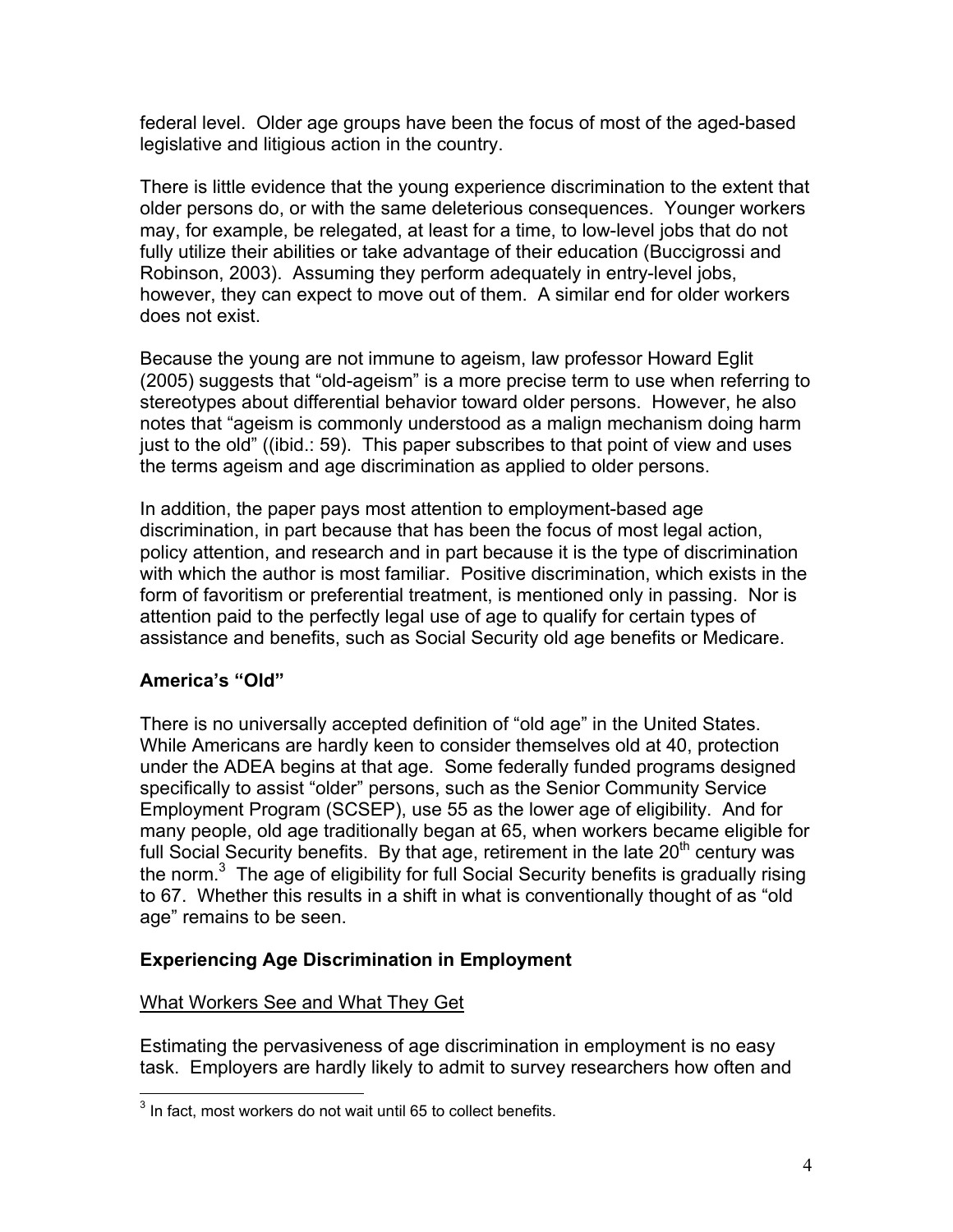under what circumstances they might discriminate against older workers. Perhaps because it is so difficult to study, research on age discrimination in the United States is somewhat limited, certainly when compared to research on other problems experienced by older workers.

In a 1978 survey conducted by Harris and Associates, 80 percent of employees agreed that "most employers discriminate against older people and make it difficult for them to find work" (U.S. Congress, 1979: 74). As of 2002, over twothirds of workers aged 45-74 believed that "workers face age discrimination in the workplace today" and that the problem begins around age 49 (AARP, 2002: 66). Sixty percent contended that older workers are the first to go when jobs are cut (ibid.: 68).

More recently, Lahey (2005) mailed several thousand resumes to employers in Boston, Massachusetts and St. Petersburg, Florida in a study of employers' responses to job applicants of different ages. The age of the applicants, described as between 35 and 62, was indicated by high school graduation date. To control for factors other than age that might influence hiring decisions, the jobs in question were entry level (e.g., clerical work or licensed practical nursing), and all applicants were women. Lahey found that younger applicants were 40 percent more likely to be called for an interview than applicants aged 50 or older. According to Lahey's calculations, that meant that to obtain one interview opportunity, an older applicant in Massachusetts would have to send out 27 resumes to the 19 from a younger applicant. In Florida, one interview would require 23 applications from an older worker and 16 from a younger one.

The Lahey findings are consistent with those of Bendick and colleagues (Bendick, Jackson, and Romero, 1996; Bendick, Brown, and Wall, 1999). Likewise using job applications from older and younger workers, these investigators also found that younger job applicants were favored over older applicants, despite the fact that the applicants were similar to each other in all respects except age. In their review of the industrial gerontology and industrial psychology literature, Adams and Neumark (2006: 206) observe that "more than a handful" of studies show that age is a factor in the evaluation of job applicants and in promotion decisions, although they caution that most of the research involves hypothetical situations, which may or may not reflect what goes on in the business world (ibid.: 190-191).

Older people appear more likely to witness age discrimination against others or to believe that discrimination occurs than to experience it themselves. Interestingly, reports of age-based discrimination in hiring are more common than terminations (15 percent v. 6 percent, respectively [Figure 1]), even though workers are more likely to file termination charges with the Equal Employment Opportunity Commission (EEOC), the agency with jurisdiction over the ADEA.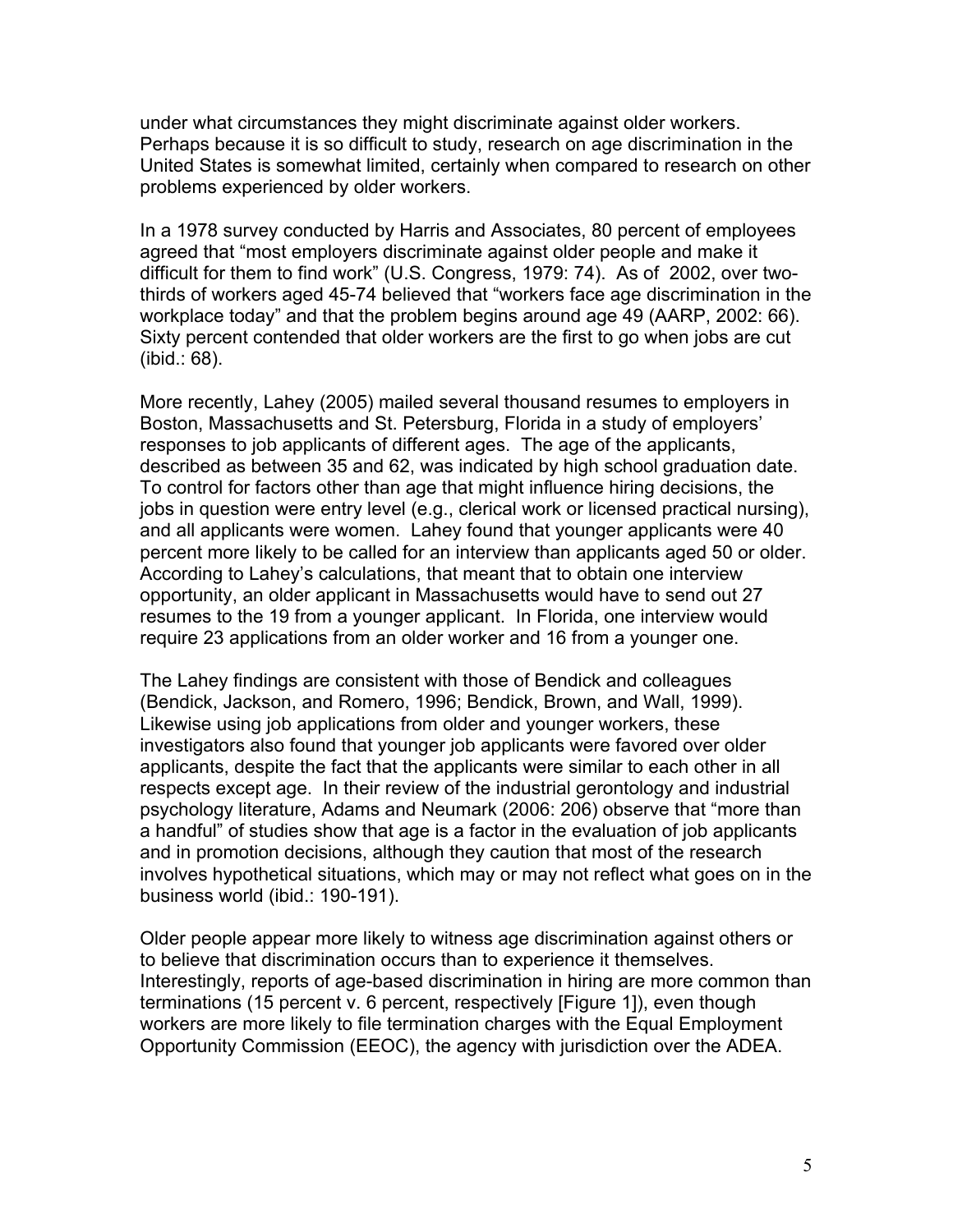

\*Percent of persons aged 45-74 believing these things had happened to them because of their age.

Source: AARP, *Staying Ahead of the Curve: The AARP Work and Career Study* (Washington, DC: AARP, 2002), 70.

Not surprisingly, older jobseekers (i.e., those who say they are looking for work) are substantially more likely to contend that workers face age discrimination than are their employed counterparts (80 percent v. 66 percent) (AARP, 2002: 67). This is probably a reflection of the employment barriers jobseekers have actually confronted while looking for work. Nonetheless, regardless of age, race or ethnicity, occupation, or job status, a majority agrees that age discrimination is a problem.

Employment status also has an impact on the types of discrimination workers say they have experienced (Table 1). More than one-fourth (27 percent) of jobseekers aged 45-74 report being laid off or fired because of their age, and that may well be the reason they are looking for work. In contrast, hardly any (5 percent) full-time older workers cite having experienced an age-based layoff or firing (ibid.: 71).

These survey data provide insights into *perceptions* of age discrimination; there is no way of knowing how many of those who report discriminatory actions have really been victims. On the one hand, some workers who report discrimination could be attributing adverse employment outcomes to age when other factors are responsible. This may be especially likely with respect to hirings, where the qualifications of the competition are not generally known. (Terminations, unlike hirings, salary offerings, or raises, are highly visible. Just who has been let go and who has been retained and how they compare to one another [e.g., by age, race, or sex] are evident to everyone. Hence, it is not surprising that the modal reason for filing an age discrimination charge with the EEOC has involved terminations.)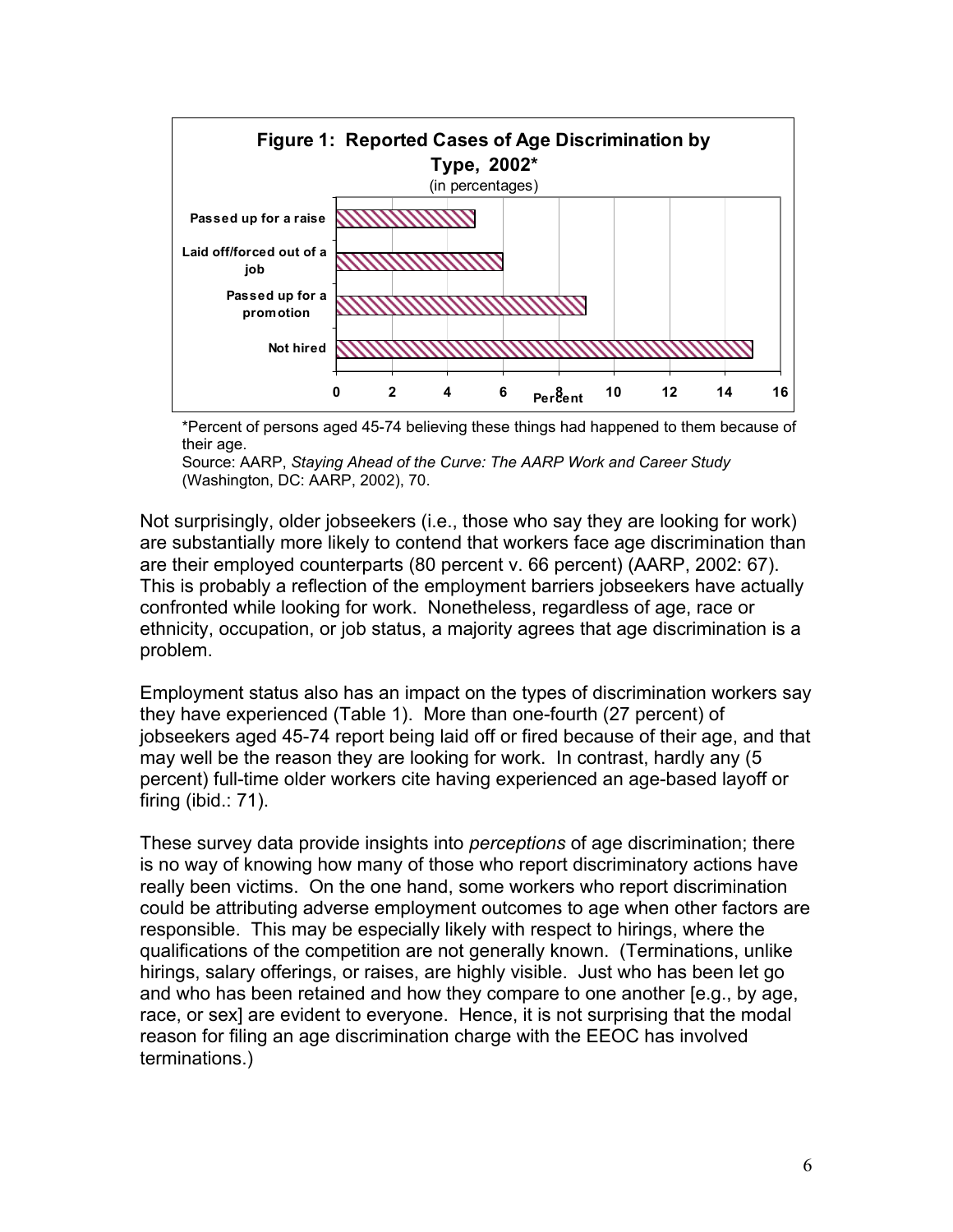| Table 1: Reported Cases of Age Discrimination by Employment Status* |                                            |                 |           |                 |  |  |  |
|---------------------------------------------------------------------|--------------------------------------------|-----------------|-----------|-----------------|--|--|--|
| (percent reporting)                                                 |                                            |                 |           |                 |  |  |  |
|                                                                     | <b>Type of Age Discrimination Reported</b> |                 |           |                 |  |  |  |
| <b>Employment</b>                                                   | Not getting                                | Passed up for a | Laid-     | Passed up for a |  |  |  |
| <b>Status</b>                                                       | hired                                      | promotion       | off/fired | raise           |  |  |  |
| Working full time                                                   |                                            |                 |           |                 |  |  |  |
| Working part time                                                   | 20                                         |                 |           |                 |  |  |  |
| Looking for work                                                    |                                            |                 | 27        |                 |  |  |  |

\*For each experience, respondents, who were aged 45-74, were asked if it had happened to them "because of age."

Source: AARP, *Staying Ahead of the Curve: The AARP Work and Career Study* (Washington, DC: AARP, 2002), 70.

To the extent that an act only appears to be discriminatory, figures on age discrimination in employment would be inflated. On the other hand, workers and job applicants may be unaware of any discrimination, much of which is very subtle. In such instances, survey data such as those reported here could be underestimating what is really going on.

Increases in reported instances of age discrimination could be the result of workers becoming more informed about age discrimination and thus more likely to recognize it when it occurs. By 2002, most baby boomers in the United States were in the ADEA's protected age category. This self-centered generation may be especially sensitive to real and perceived slights and so more inclined than others to believe that they have experienced age discrimination.<sup>4</sup>

#### Claiming Age Discrimination

 $\overline{a}$ 

Charges filed with the EEOC are another admittedly imperfect measure providing insights into both perceived and actual age discrimination. The EEOC most often concludes that a filed charge lacks merit, i.e., that there is no reasonable cause to assume that age discrimination occurred; this has been the case for about 60 percent of charges filed from Fiscal Year (FY) 1992 through FY 2005 (www.eeoc.gov/stats/adea.html). Nonetheless, Adams and Neumark (2006: 195) argue that all the ADEA cases that are deemed worthy of merit by the EEOC are an indication that the problem of age discrimination has not disappeared. (Of all the charge receipts resolved in FY 2005, the EEOC concluded that there was reasonable cause to assume discrimination in 4.1 percent, up from 2.2 percent in FY 1992 [www.eeoc.gov/stats/adea.html].) In addition, court judgments and monetary settlements in age cases are further proof that age discrimination occurs and remains a significant problem. Monetary benefits, excluding those obtained through litigation, amounted to \$77.7 million in FY 2005 and have

 $4$  Respondents in the AARP survey were aged 45-74 in 2002; the boomer respondents, aged 45-56, were over two-thirds of the sample.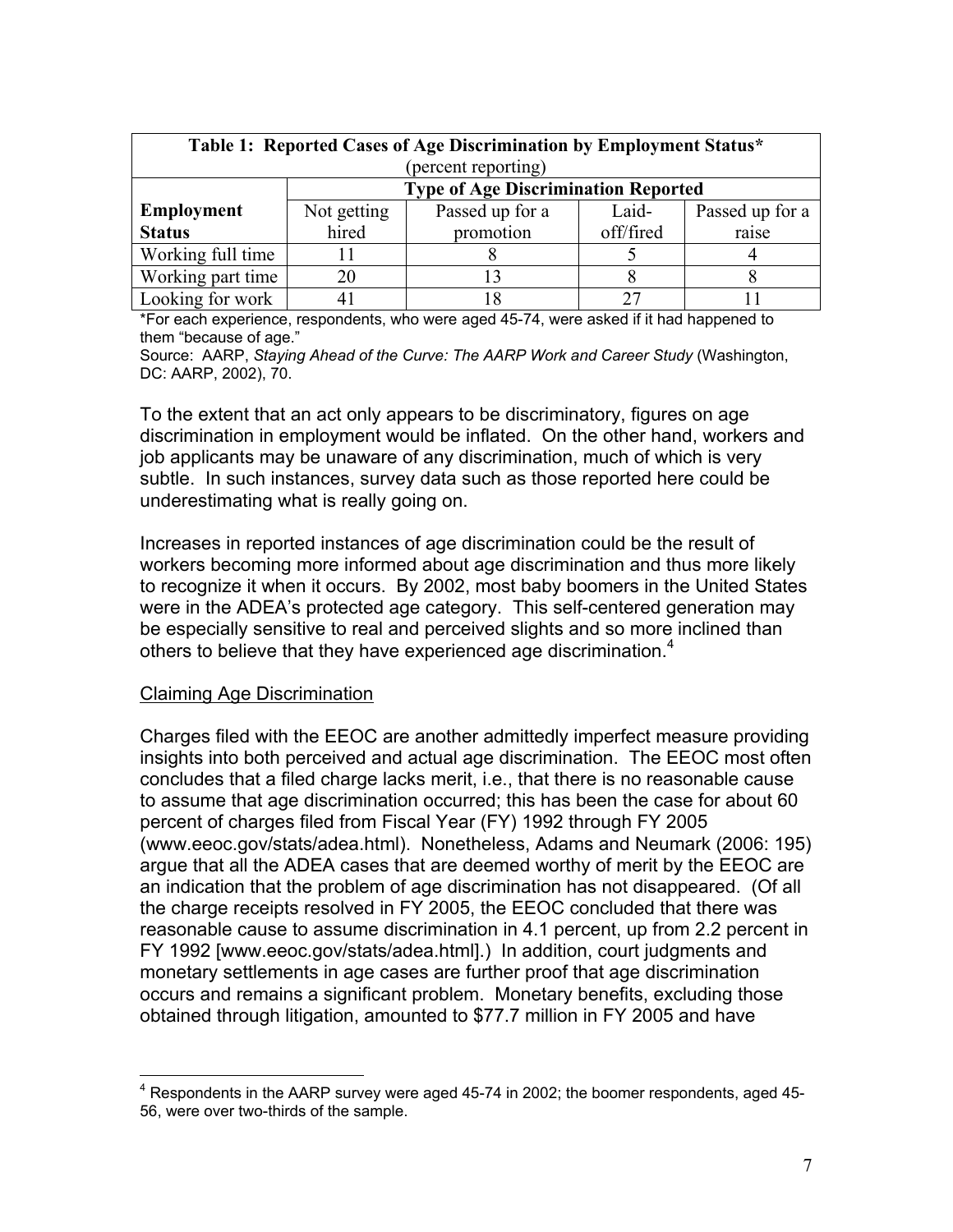averaged \$47.8 million per year since 1992 (www.eeoc.gov/stats/adea.html), or \$55.7 million in inflation-adjusted dollars (Figure 2).



\*Excludes monetary benefits from litigation. Source: Equal Employment Opportunity Commission, Enforcement Statistics, www.eeoc.gov/stats/adea.html.

#### Discrimination and the Job Search

The difficulties older workers face in their search for work, especially when unemployed, are yet another indicator that age discrimination may be at work. Analyses of job displacement data are not consistent as to whether older workers are disproportionately targeted for displacement (e.g., Adams and Neumark, 2006; Farber, 2005). Older displaced workers, however, fail to recover from the experience of displacement as readily or as well as younger workers do. They are, for example, substantially more likely than younger displaced workers to leave the labor force after displacement. The Bureau of Labor Statistics reports that nearly 1.7 million workers aged 55 and older were displaced from their jobs between January 2001 and December 2003 as a result of a plant closing or move, insufficient work, or abolition of their shift/position (U.S. Department of Labor, 2004, Table 8).<sup>5</sup> By January 2004, one in five displaced workers aged 55-64 and more than three in five aged 65 or over were no longer in the labor force. For the 65-plus population, the proportion reemployed after displacement was lower than it was in 2002 (25 percent from 30 percent), the previous year

 $\overline{a}$  $<sup>5</sup>$  This was a greater number than had been displaced between January 1999 and December</sup> 2001, when 1.2 million older workers lost their jobs (U.S. Department of Labor, 2002, Table 8 and 2004, Table 8).

As of January 2004, more than half (52 percent) of all older (55-plus) workers displaced from 2001 to 2003 had found other jobs. Although this was a higher percentage than had found work after the previous period of displacement tracked by the Bureau of Labor Statistics (49 percent), it was substantially below that for the displaced worker population aged 25-54, 69 percent of whom were reemployed by January 2004.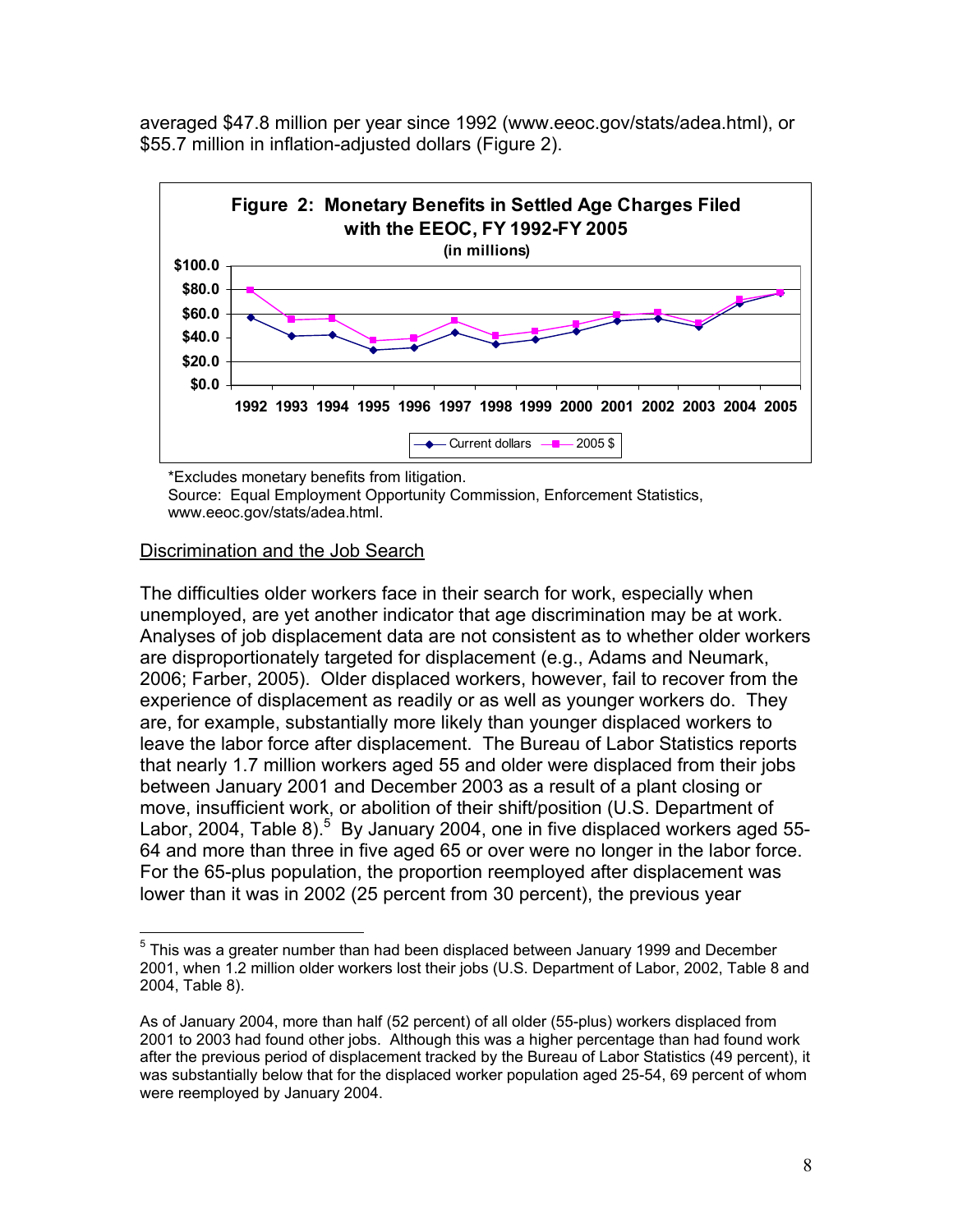examined by the Bureau of Labor Statistics (U.S. Department of Labor, 2002: Table 8), and the proportion out of the labor force was up (55 percent to 61 percent).

Regardless of the reason for withdrawal, workers who exit the labor force are not counted among the unemployed, even if they would like to be working. Thus, unemployment rates in the older population may be a poor indicator of job interest. For some older workers, displacement offers a convenient excuse to retire. Others, however, leave the labor force after a fruitless job search or to avoid what is often a long and discouraging hunt for work. Data on duration of unemployment reveal that older (aged 55-plus) unemployed workers are unemployed longer than their younger counterparts (under 55)—an average of 24.1 weeks vs. 17.8 weeks in 2005 (U.S. Department of Labor, 2006, Table 31). Older workers are also more likely to be found among the long-term unemployed.

Some observers have suggested that the longer unemployment of older workers may be due to worker preferences or motivations rather than to discrimination (Adams and Neumark, 2006; Neumark, 2001; Rones and Herz, 1989); i.e., such workers could be continuing to hope for higher wages or a job more comparable to the one they lost, which could account for some of the age differential in duration of unemployment. If so, outcome data reveal a poorer payoff, on average, for the wait. Not only are older unemployed workers are less likely than their younger colleagues to become reemployed, they are also more likely to experience earnings and benefit losses when they do find work (U.S. Congress, Congressional Budget Office, 1993; Couch 1998; Hipple, 1999). Again, one cannot conclude that age discrimination accounts for these differentials, but when coupled with other data on the job hunt and attitudes of employers toward older workers, data such as these paint a rather bleak picture of the employment prospects of America's older workers, at least some of which seems attributable to discrimination.

# The Older Discouraged Worker

The phenomenon of "job-seeking discouragement" may also be the result of actual discrimination or fear of experiencing it. Technically, discouraged workers are men and women who would like a job and say that they are available for work but not seeking employment because they do not believe that work is available, think they lack the necessary schooling or training, fear that employers will think them too old, or anticipate some other type of discrimination (U.S. Department of Labor, 2006: 254). As it turns out, very few persons aged 55 or older who are out of the labor force qualify as "discouraged," according to the Bureau of Labor Statistics. Fewer than 3 percent even admit to wanting a job,<sup>6</sup> and only 8 percent of those who wanted work, or 78,000 individuals in 2005, met all the official criteria for jobseeking discouragement (U.S. Department of Labor,

 6 Forty-one million persons aged 55 and over were not in the labor force in 2005, and only 1 million reported wanting a job (U.S. Department of Labor, 2006, Table 35).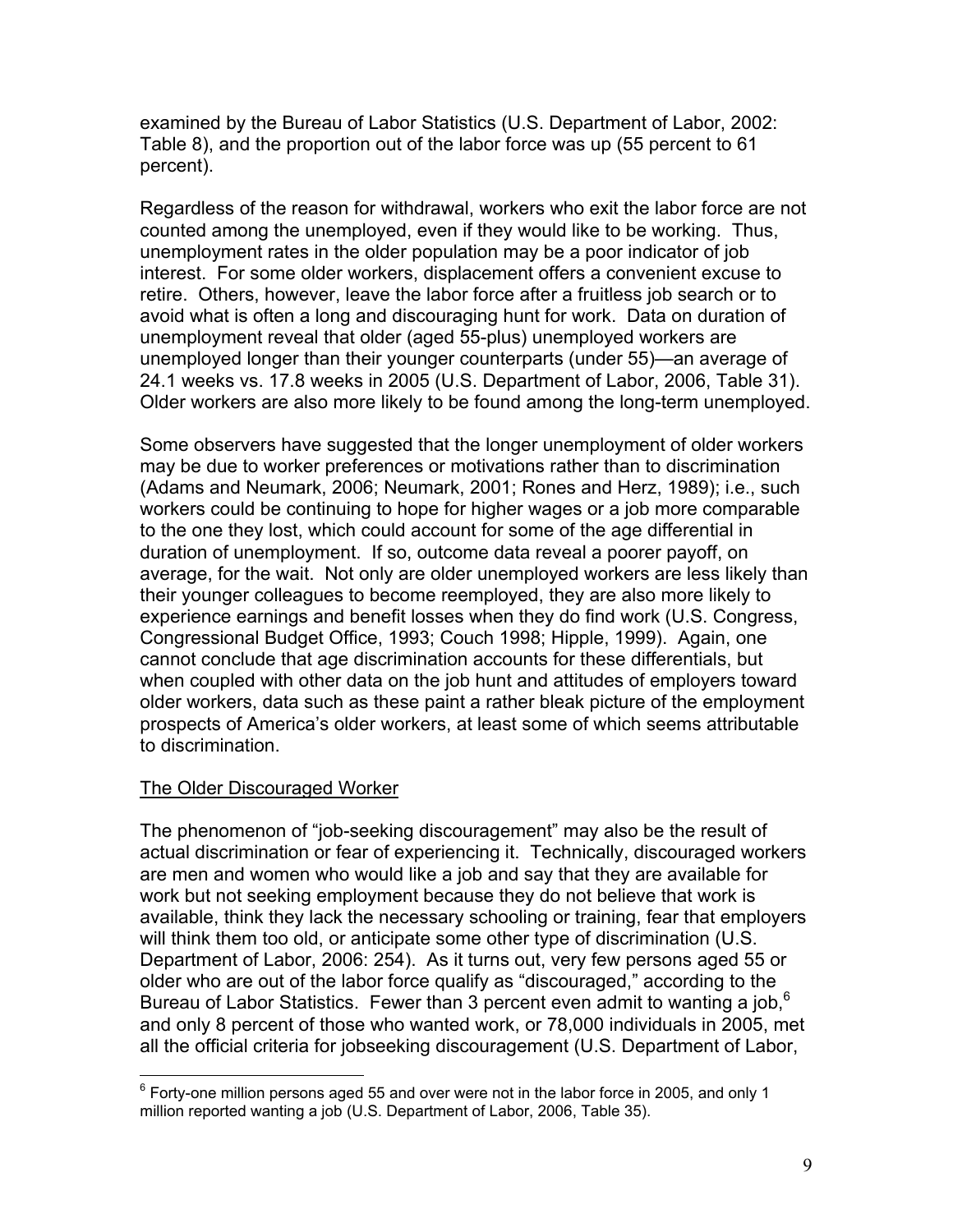2006: Table 35). These percentages have remained fairly stable since the definition of discouragement was revised in the early 1990s.

The definition of discouraged was looser prior to 1994, and the proportion of older workers who were discouraged workers was higher as a result. Other research indicates that the number of older persons who would like to be working might be substantially higher than that reported by the Bureau of Labor Statistics. The Commonwealth Fund (1990: 3) once reported that 1.1 million older Americans "were most ready and able to work." If employment opportunities for older workers were more appealing<sup>7</sup> and if older workers did not have to worry quite as much about age discrimination in finding work, more older Americans who are out of the labor force might express greater interest in working when they talk to Bureau of Labor Statistics interviewers.

Although employers are not likely to admit that they violate the law by discriminating against older workers, they do express reservations about older workers that may help explain why the search for work on the part of older workers is often so discouraging and unrewarding. Admittedly, employers tend to regard older workers as loyal, dependable, committed to quality, good with customers—the list of positive attributes is quite extensive—but they are less positive about older workers' flexibility, adaptability, technological competence, and ability to learn new technology (AARP, 1995a and 2000; Barth, McNaught, and Rizzi, 1993). The presumed negative attributes often outweigh the positive ones when it comes to getting or retaining a job. A report prepared for AARP says, in fact, that the positive qualities characteristic of older workers "seem to be taken for granted by managers" (AARP, 1995b: 35).

# **Addressing Age Discrimination**

#### Age Discrimination: Out of Sight—Out of Mind

In contrast to the European Union, where older workers are a priority issue, the aging workforce is not high on the public policy agenda in the United States. The lack of focus on older worker issues in general extends to age discrimination in particular. For one thing, the demographic situation in the United States is more favorable than it is in many other developed countries: fertility rates are higher, and the population is increasing. Social Security will not become insolvent for several decades. Finally, labor force participation rates at upper ages are quite high, certainly when compared to the EU as a whole. The "need" to do something about or for older workers is simply less pronounced.

In addition, after decades of decline, the labor force participation rates for older Americans began to level off in the mid 1980s and, for reasons that are not well

 $\overline{a}$  $<sup>7</sup>$  Older workers express considerable interest in part-time employment in retirement. However,</sup> part-time work in the United States is often low-wage, low-benefit, and demanding work that does not offer much appeal to those who don't need the earnings.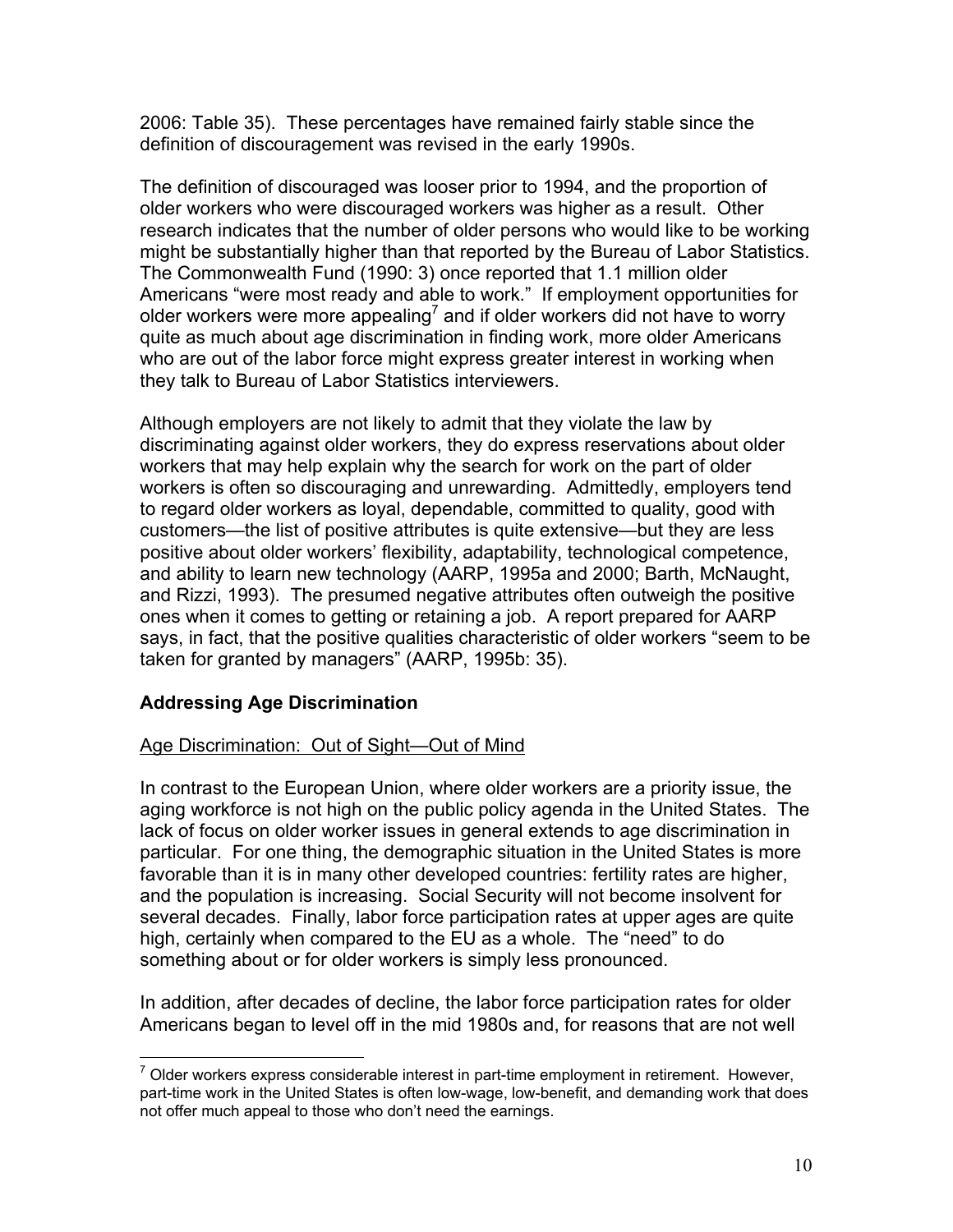understood (Johnson, 2002), have been on the rise. For some age groups, the increases have been dramatic (Table 2). Over the past 20 years alone, the rate for those aged 65-69 has increased by more than 50 percent and seems poised to continue rising. For an age group of critical interest to the European Union, i.e., 55-64, the U.S. employment rate is nearly 20 percentage points higher than it is for the EU countries in total. $8$ 

2005 was a good year as far as employment in the United States was concerned. The unemployment rate fell, and the number with jobs, older as well as younger, was up. Since 2000, in fact, the number of employed persons aged 55 and over has increased by 5.7 million or 32 percent, and the labor force participation rate has risen by nearly 5 percentage points from 32.3 to 37.2. Very few older workers are employed part time because they cannot find full-time work.

Age discrimination is not a top-of-mind issue in the United States, due in part to a favorable employment environment for older workers, at least as far as rising employment and low unemployment rates are concerned. Despite a general belief on the part of older Americans that age discrimination is common, it is apparently not sufficiently worrisome to have stimulated much public pressure to "do anything" about it.

| <b>Table 2: Labor Force Participation Rates for Older Persons, Selected Years</b> |       |       |       |           |  |  |
|-----------------------------------------------------------------------------------|-------|-------|-------|-----------|--|--|
| (in percentages)                                                                  |       |       |       |           |  |  |
|                                                                                   | $55+$ | 55-64 | 65-69 | 70-74     |  |  |
| 1950                                                                              | 43.0  | 56.7  | NA    | NA        |  |  |
| 1980                                                                              | 32.8  | 55.7  | NA    | NA        |  |  |
| 1985                                                                              | 30.3  | 54.2  | 18.4  | <b>NA</b> |  |  |
| 2000                                                                              | 32.4  | 59.2  | 24.5  | 13.5      |  |  |
| 2005                                                                              | 37 2  |       | 28.3  |           |  |  |

Source: U.S. Department of Labor, Bureau of Labor Statistics, Labor Force Statistics from the Current Population Survey, May 2005, http://data.bls.gov/PDQ/outside.jsp?survey=ln.

#### Looking to the Age Discrimination in Employment Act

Perhaps more to the point, the United States has had federal legislation against age discrimination for nearly four decades, and some might assume that any problems are being taken care of as a result. In addition to the above-mentioned Age Discrimination in Employment Act and Age Discrimination Act, the Americans with Disabilities Act of 1990 prohibits employment discrimination against qualified individuals with disabilities. Given the fact that chronic health and disabling conditions increase with age, this law's protections may be especially important to older workers.

The ADEA was passed three years after Title VII of the Civil Rights Act of 1964 barred discrimination based on race, color, religion, sex, or national origin.

enties.<br><sup>8</sup> However, rates are higher in some countries, such as Norway and Sweden.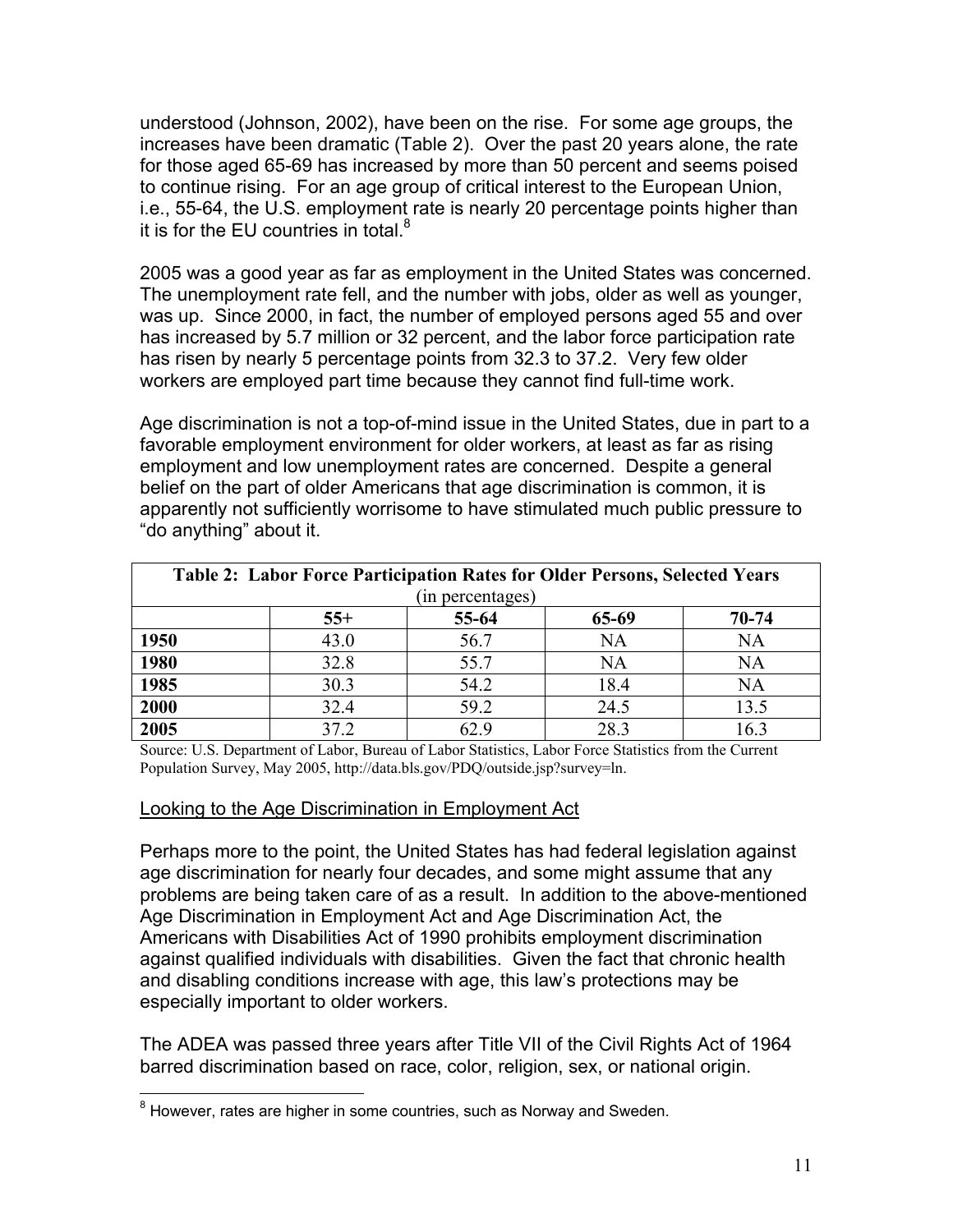Significantly, Congress debated whether to include age under Title VII, but sufficient support for doing so was lacking. It was feared that adding age could put passage of Title VII in jeopardy; Congress instead opted to have the Secretary of Labor study age discrimination and report back with recommendations (Bessey and Ananda, 1991). The resultant research underscored in no uncertain terms that age discrimination in employment was a significant problem in the United States and led to passage of the ADEA. According to Bessey and Ananda (1991), Congress had been surprised by some of the study's findings.

Macnicol (2006) and Neumark (2001), among others, have emphasized that action against age discrimination preceded the ADEA. Maximum hiring ages for federal workers were abolished in 1956. Executive Order 11141 established a policy against age discrimination among federal contractors in 1964, although procedures for handling complaints were lacking (Neumark, 2001). States, however, had begun to pass statutes dealing with age discrimination as early as 1903,<sup>9</sup> and today, every state has an age discrimination law, many with broader coverage than the ADEA. Friedman (1984: 5) wryly observes that "it is fair to say [those early laws] did not make much of a splash at the time."

The Age Discrimination in Employment Act of 1967 has, it is probably safe to say, made far more of a splash, although it did not seem to generate much enthusiastic support or heated opposition at the time of its passage. There was little organized effort from the public to get the law enacted; nor was there much lobbying on the part of businesses to get it rejected (Friedman, 1984). According to Friedman, the aged at the time were far more concerned about benefits than about worker protections against age discrimination—poverty rates among the elderly were high; Social Security was not yet indexed; promised private pensions could evaporate at a moment's notice. To be sure, the elderly were not even covered by the ADEA of 1967; it was rather a law for the middle-aged (Friedman, 1984).

The ADEA initially banned arbitrary discrimination against workers aged 40-65 in all terms of employment, including hiring, discharge, compensation, promotions, and training. Employers with 20 or more employees are covered by the law as are employment agencies, labor organizations, and federal, state, and local governments. U.S. citizens employed by U.S. employers in foreign countries are also covered by the law. Responsibility for enforcing and monitoring the ADEA initially rested with the Department of Labor but was transferred to the Equal Employment Opportunity Commission in 1979.

 9 This was Colorado, which was far ahead of any other state when it came to age discrimination. According to Friedman (1984), two additional state statutes on age discrimination were passed in the 1930s and all others in the 1950s or later. State laws are not all restricted to older workers; some, for example, apply to persons of all ages or to aged those 18 and older.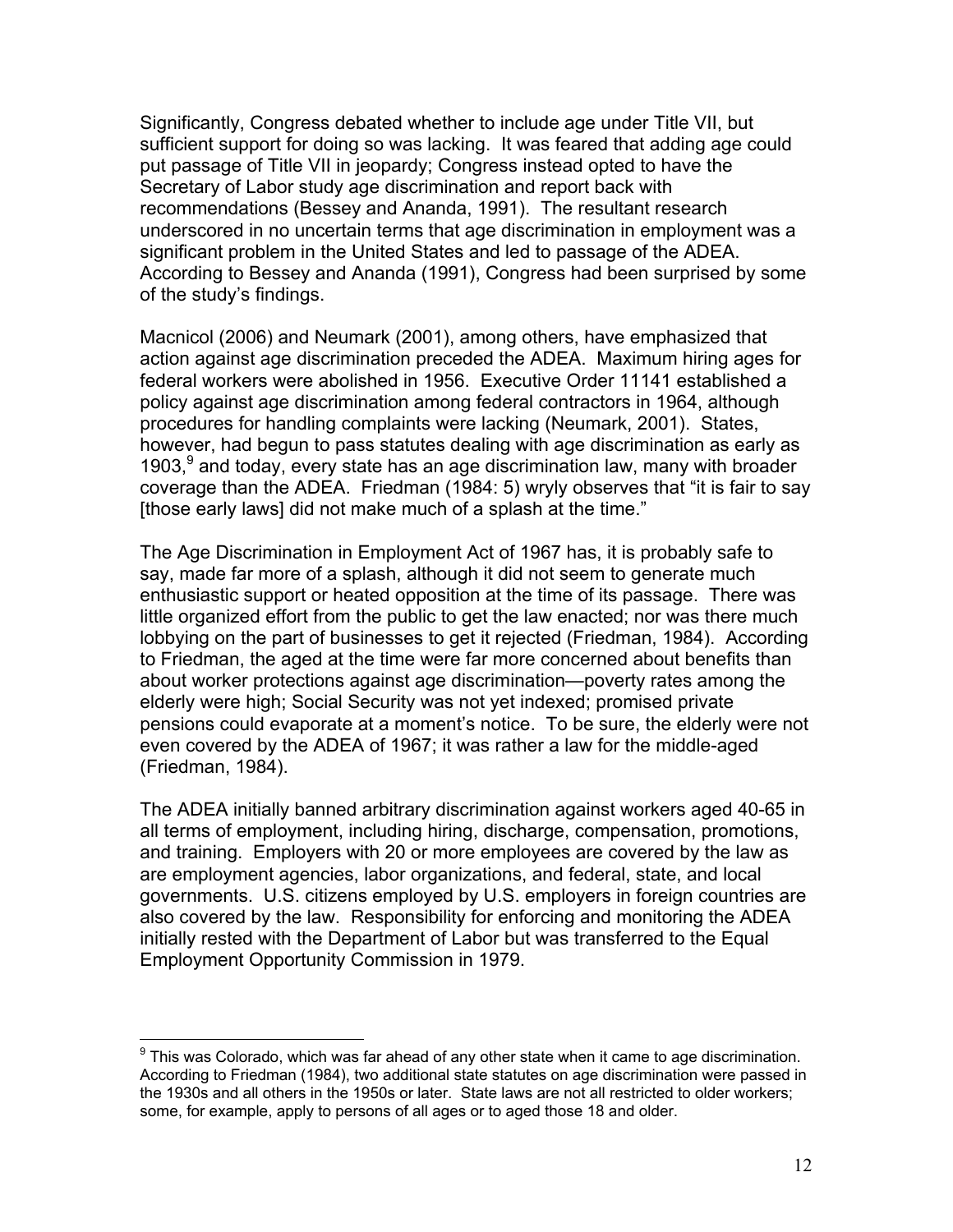The 1967 act applied only to the private sector. Protection was extended to state and local government workers and most federal employees in 1974. Amendments in 1978 raised the mandatory retirement age to 70 and eliminated mandatory retirement for federal employees. Although there is little evidence that mandatory retirement rules were a significant factor in retirement decisions (Schulz, 1995),  $10$  mandatory retirement was eliminated for most occupations in 1986.11

A significant development occurred in 2005 when the Supreme Court ruled in *Smith v. City of Jackson, Mississippi* that ADEA claims can be based on disparate impact theory, which holds that workplace practices and policies that appear facially neutral can have a differential, or disparate, impact on certain classes of workers, in this case, older workers.

#### Who Is Protected?

 $\overline{a}$ 

As of 2005, nearly 130 million persons, or 57 percent of the U.S. civilian noninstitutional population, were aged 40 or older and, if in the labor force, as 78 million were, for the most part had the protection of the ADEA. With the expansion of ADEA protections, a greater percentage of the workforce was covered by the ADEA in 2005 than in 1967 (52 percent vs. 46 percent [Table 3]).

| Table 3: ADEA Protected Age Groups as a Percent of the Population Aged 16-plus<br>and Labor Force Aged 16-plus, 2005 and 1967 |                  |       |             |  |  |
|-------------------------------------------------------------------------------------------------------------------------------|------------------|-------|-------------|--|--|
|                                                                                                                               | <b>Age Group</b> |       |             |  |  |
| 2005                                                                                                                          | Total $40+$      | 55-64 | $65+$       |  |  |
| Population $16+$                                                                                                              | 57.4             | 13.3  | 15.5        |  |  |
| Labor Force 16+                                                                                                               | 51.9             | 12.7  | 3.5         |  |  |
|                                                                                                                               |                  |       |             |  |  |
| 1967                                                                                                                          | $40 - 65$        | 55-64 | $65+$       |  |  |
| Population $16+$                                                                                                              | 39.8             | 13.3  |             |  |  |
| Labor Force 16+                                                                                                               | 46.2             | 14.0  | Not covered |  |  |

Source: 2005 percentages calculated from Table 3 in U.S. Department of Labor, Bureau of Labor Statistics, *Employment and Earnings* 53(1) (Washington, DC: U.S. Government Printing Office, 2006); 1967 data are from U.S. Department of Labor, Bureau of Labor Statistics, Labor Force Statistics from the Current Population Survey, http://data.bls.gov/PDQ/outside.jsp?survey=ln).

 $10$  According to Schulz's calculations, less than 10 percent of all retired male Social Security beneficiaries in a 1968-1970 survey had reached a legal compulsory retirement age but were still able and willing to work. This is not to say that only this low percentage of few firms had age cutoffs for employment terminations but rather that other factors accounted for the labor force withdrawal of most workers.

 $11$  Exceptions include aged 65 and older employees in executive or high policymaking positions, defined as eligible for a private retirement benefit of \$44,000 per year. Public safety workers may also be exempt from maximum hiring and mandatory retirement ages.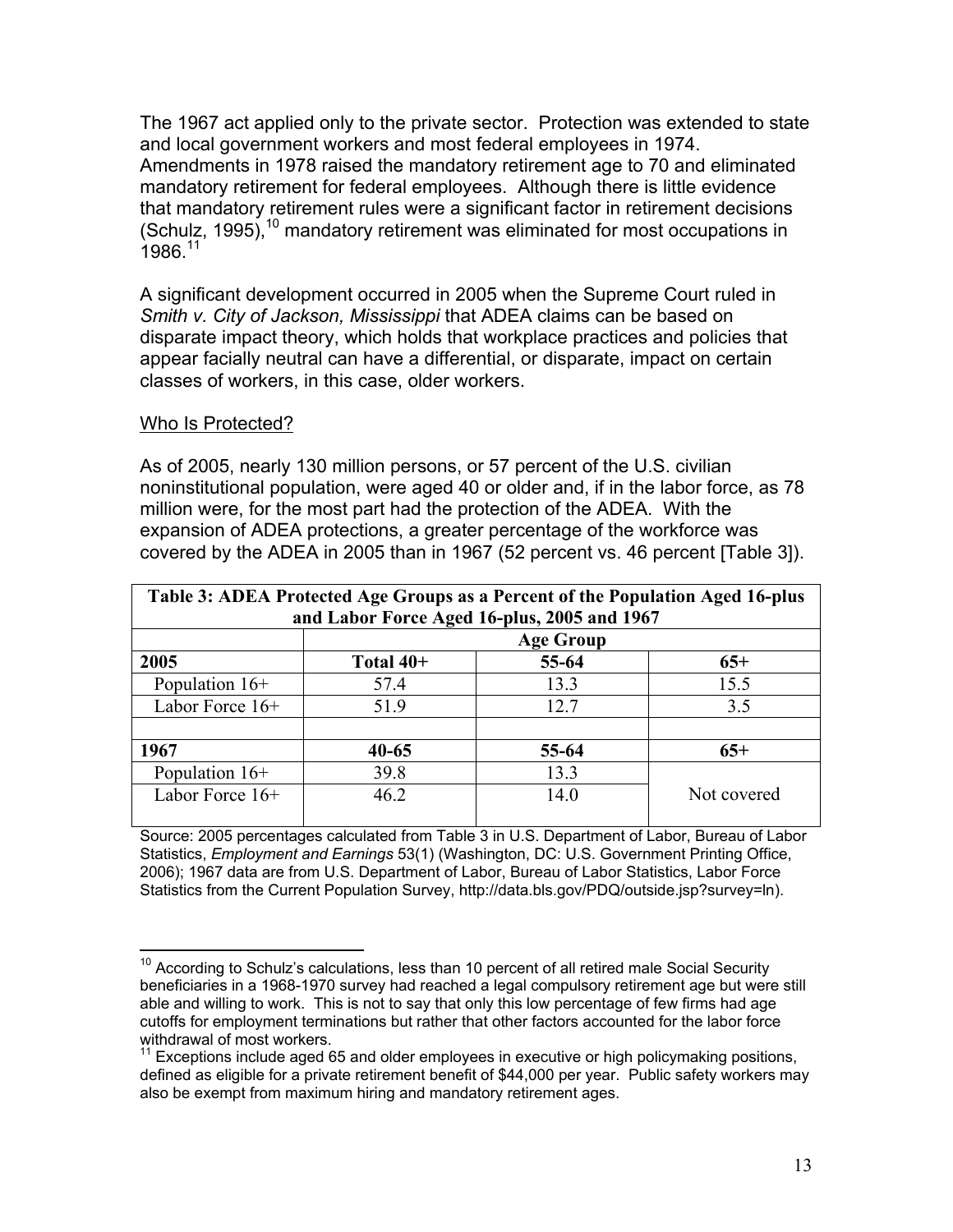While almost 90 percent of America's firms have fewer than 20 employees, fewer than 20 percent of workers are employed in firms with less than 20 (U.S. Bureau of the Census, 2006). Many of these workers are protected by state laws.

### **Understanding Age Discrimination in the United States**

#### The Economics of Age Discrimination

Age discrimination in the United States, as AARP's Senior Attorney Laurie McCann (2003) points out, "is viewed more as an economics issue than as a civil rights issue." Cost considerations most definitely color employers' attitudes about older workers and affect their decisions about hiring, retaining, and training. Employers use economic motives as a rationale for ridding themselves of older workers.

In its 1965 report to Congress on older workers in the United States, the Department of Labor maintained that age discrimination was based on assumptions "about the effect of age on [workers'] ability to do a job when there is in fact no basis for those assumptions" (Neumark, 2001: 6). However, Neumark asserts that "the notion was not that the assumptions were never correct" (ibid.). The ADEA does acknowledge some age-related changes or differences and permits them to be taken into consideration, e.g., if age is an occupational qualification "reasonably necessary to the normal operation of a business." This, say Adams and Neumark (2006: 191), stems from "the presumption that there may be some productivity declines stemming from agerelated work limitations."

Age-related physical changes that may affect performance, productivity, and employer costs are a fact of life. Chronic health conditions, which may have an impact on work ability, increase with age; co-morbidities are common; stamina may decline; vision and hearing problems manifest themselves as well. Older workers are less likely than younger workers to be injured on the job, but when they are, their injuries are more severe and recovery time is longer (U.S. Department of Labor, 1996). There is, however, wide variability in health status in the older population, and most older Americans rank their health as at least "good" (National Center for Health Statistics, 2005). It is also the case that most work can accommodate some increase in physical limitations and that other worker attributes (e.g., judgment, attention to detail) often compensate for any limitations.

Still, health care costs rise sharply with age in the United States, and because those costs are borne largely by employers, they are assumed to weigh heavily in employers' decisions about whom to hire and perhaps whom to retain. Other costs that are age-related (e.g., life insurance) or associated with tenure and/or rising salaries (e.g., pension contributions) typically increase as well. In recognition of the fact that some employment costs may be higher for older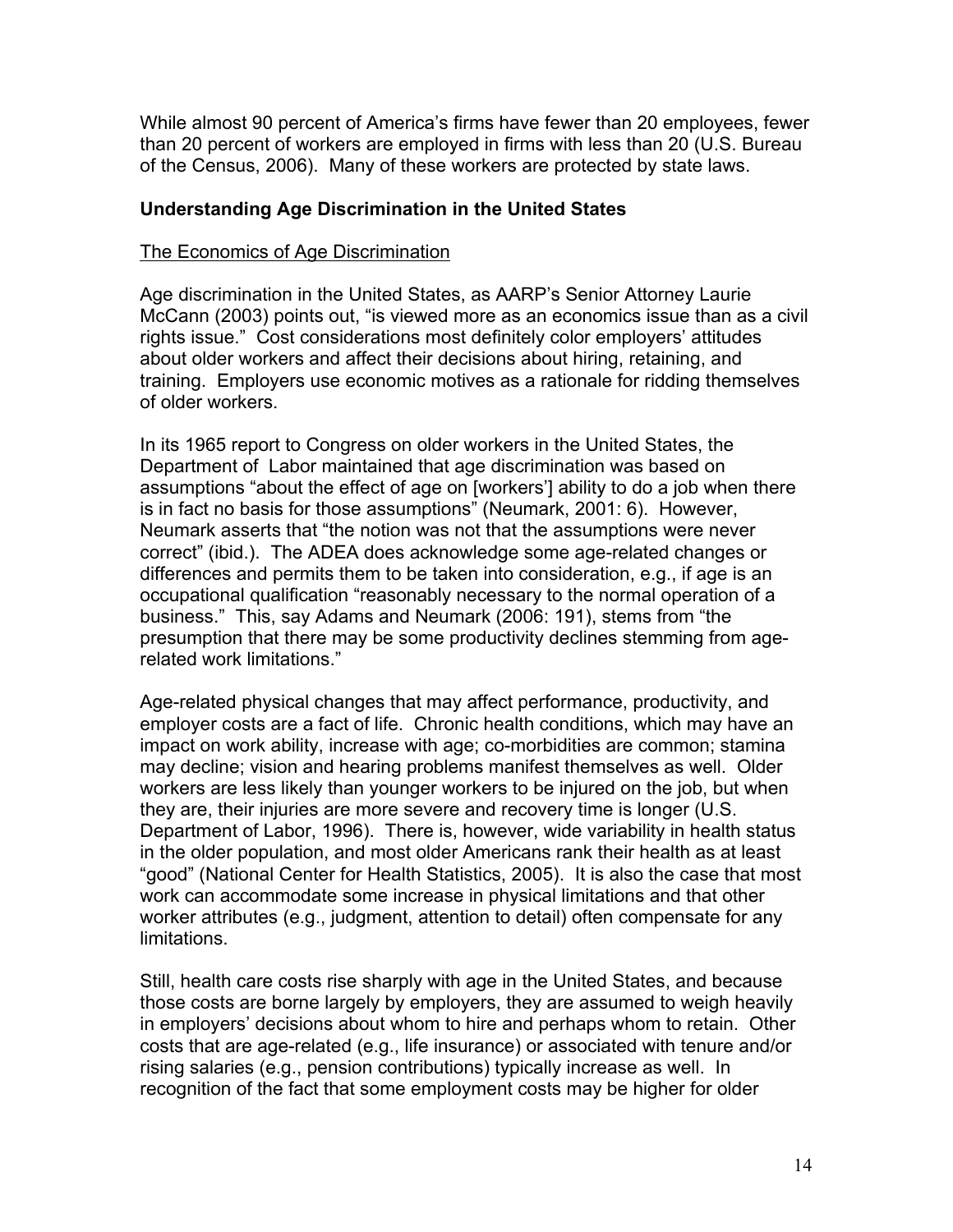workers, the ADEA's equal cost/equal benefit rule requires only that employers either provide equal benefits to older and younger workers and retirees or spend the same amount for the benefit regardless of the age of the beneficiary (AARP, 2006b: 4-6).

In the United States, the higher health care costs of older workers, in particular, conspire against them, if what employers report is any guide. Since 1982, employers who offer health insurance to their employees have been required to extend that coverage to Medicare-eligible employees (i.e., those aged 65 and over). Medicare becomes the secondary payer of insurance for these workers, and some believe that restoring Medicare as the primary payer could expand employment opportunities for older workers (Committee for Economic Development, 1999). The equal cost/equal benefit rule applies to health care benefits for current employees, so the question is: Why don't employers use it in dealing with health care costs? Administrative complexity and the difficulty in ensuring that health benefits at some lower dollar amount are truly equal—and thus in compliance with the law—may be part of the reason.<sup>12</sup>

Alicia Munnell, a noted economist and director of the Center for Retirement Research at Boston College, puts it bluntly: ". . .older workers are expensive. They are paid more, sometimes in excess of their greater productivity" (Munnell, 2006: 24); high health care costs and rising employer contributions to defined benefit pension plans are singled out. Some analysts argue that even if older workers are as productive as younger workers, the fact that they are typically paid more means that per hour compensation is greater for the same output.

Such cost matters have led to suggestions that salary adjustments might be in order, i.e., that consideration should be given to reducing the wages of older workers in light of presumably waning productivity, which could lead to greater labor force participation rates (see e.g., Rebick, 1993). Japan deals with this issue via mandatory retirement and frequent rehiring of workers at lower retirement wages. Lower-wage rehiring (minus the mandatory retirement) probably occurs in the United States, where the rehiring of retirees is common, although it could easily violate the Age Discrimination in Employment Act and the Employee Retirement Income Security Act. Reliance on temporary help agencies for hiring retirees helps employers avoid running afoul of the law.

Happily, there is some good news to report, namely the possibility that the olderyounger worker cost differential might not be as lopsided as it appears on the surface. A recent study makes a strong business case for hiring and retaining older workers by identifying factors that may considerably reduce the costs of those workers (AARP, 2005). *The Business Case for Workers 50+* finds that older-younger worker expense differentials narrow considerably when recruitment, training, and lost productivity costs are accounted for. In addition, employee engagement has been shown to directly affect the bottom line, and

 $\overline{a}$ 

<sup>&</sup>lt;sup>12</sup> The author is grateful to AARP's Laurie McCann for her help clarifying this issue.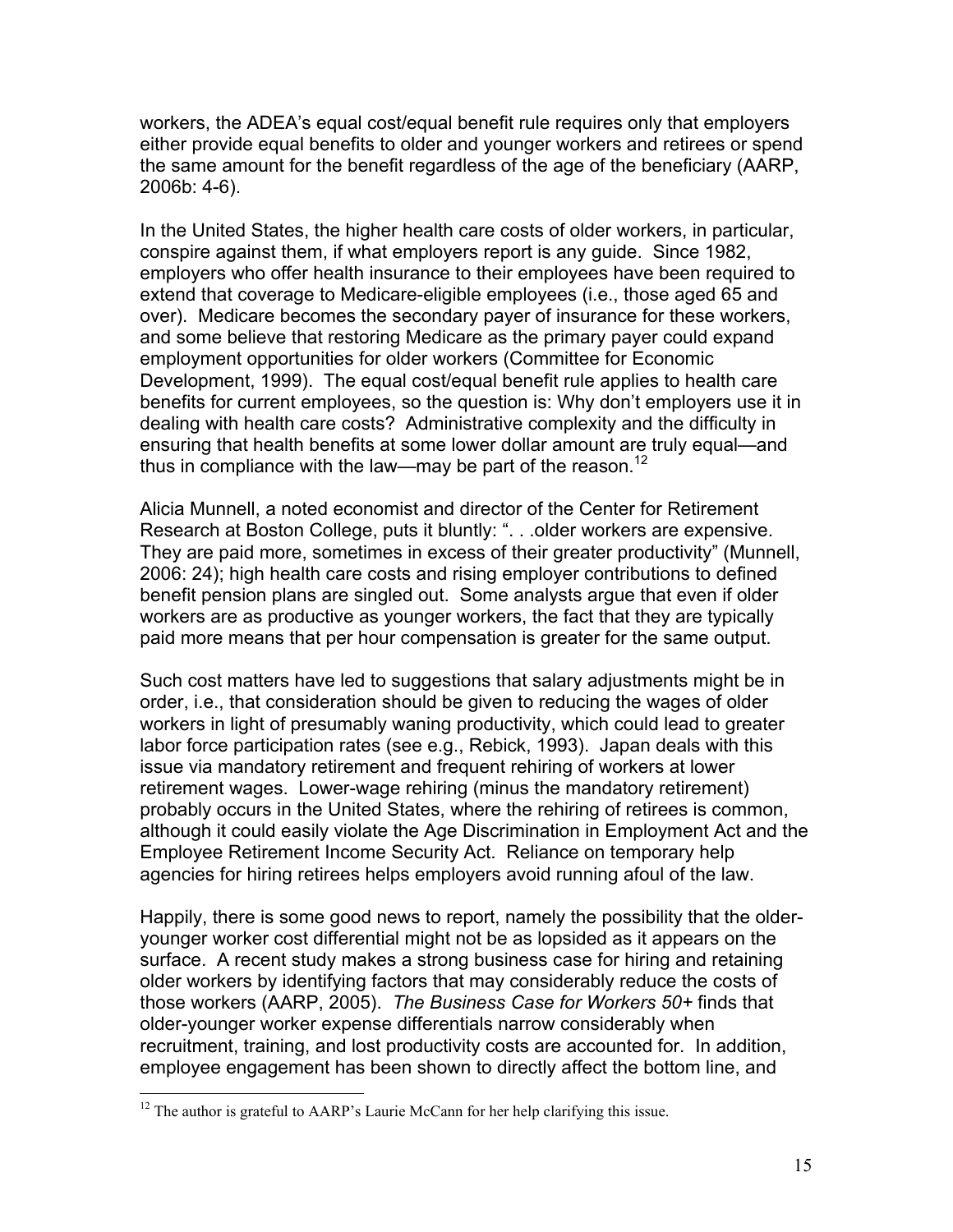older workers—in contrast to some stereotypes—tend to be highly motivated and engaged (ibid.: 33-38).

If more employers took a holistic approach to their examination of the worker costs and benefits, they might find that older workers are not as costly as they think. Moreover, even if overall costs turn out to be greater in some companies—and there is wide variation within the older worker population and across firms—it bears asking if older workers are really being paid too much. After all, as employers typically acknowledge, older workers bring to their jobs a wealth of institutional knowledge and experience, along with good judgment, dependability, customer skills, and the like. Such attributes must be worth something, even if employers tend not to attach a dollar value to them (AARP, 1995b).

The available research on age and productivity indicates that age is a poor predictor of performance (e.g., Sterns and McDonald, 1994). Many differences between older and younger workers are small or largely nonexistent, Neumark maintains (2001: 19). This is encouraging, of course, but, as Neumark again points out," negative stereotypes about older workers and classifications based on them seem likely to act—at least sometimes—in an arbitrary fashion, harming many productive older workers" (ibid.).

Furthermore, the research on age and performance suffers from a number of limitations, including a dearth of studies that include substantial numbers of older workers, especially those aged 65 and above. Another issue is that the ADEA protects a very large segment of the labor force—52 percent in 2005, nearly onethird of whom were 55-plus. A growing number and percentage are 65 or older (Toossi, 2005). Differences between the average 45-year-old and the average 75-year-old are to be expected. Employers most likely operate on the assumption that the differences are real and important.

Selective attrition also affects research findings in longitudinal studies that might be attempting to determine how performance changes over time. Selective attrition refers to the tendency of some individuals to drop out of research studies more readily than others. As it turns out, the more capable subjects tend to be the survivors, yielding research findings that might not hold up or remain as strong with more representative samples. Individuals with health problems or declining abilities also tend to exit the labor force earlier than their healthier or more capable age peers, producing a "healthy worker effect," or a workforce that is healthier than the older population as a whole. This raises the question of what impact (if any) a sizable increase in the number of older persons in the workforce—if they are there because they cannot afford to retire—would have on conclusions about age and performance.

As important as economics may be when it comes to employers' attitudes toward older workers, they may prove less salient, or be redefined, during a booming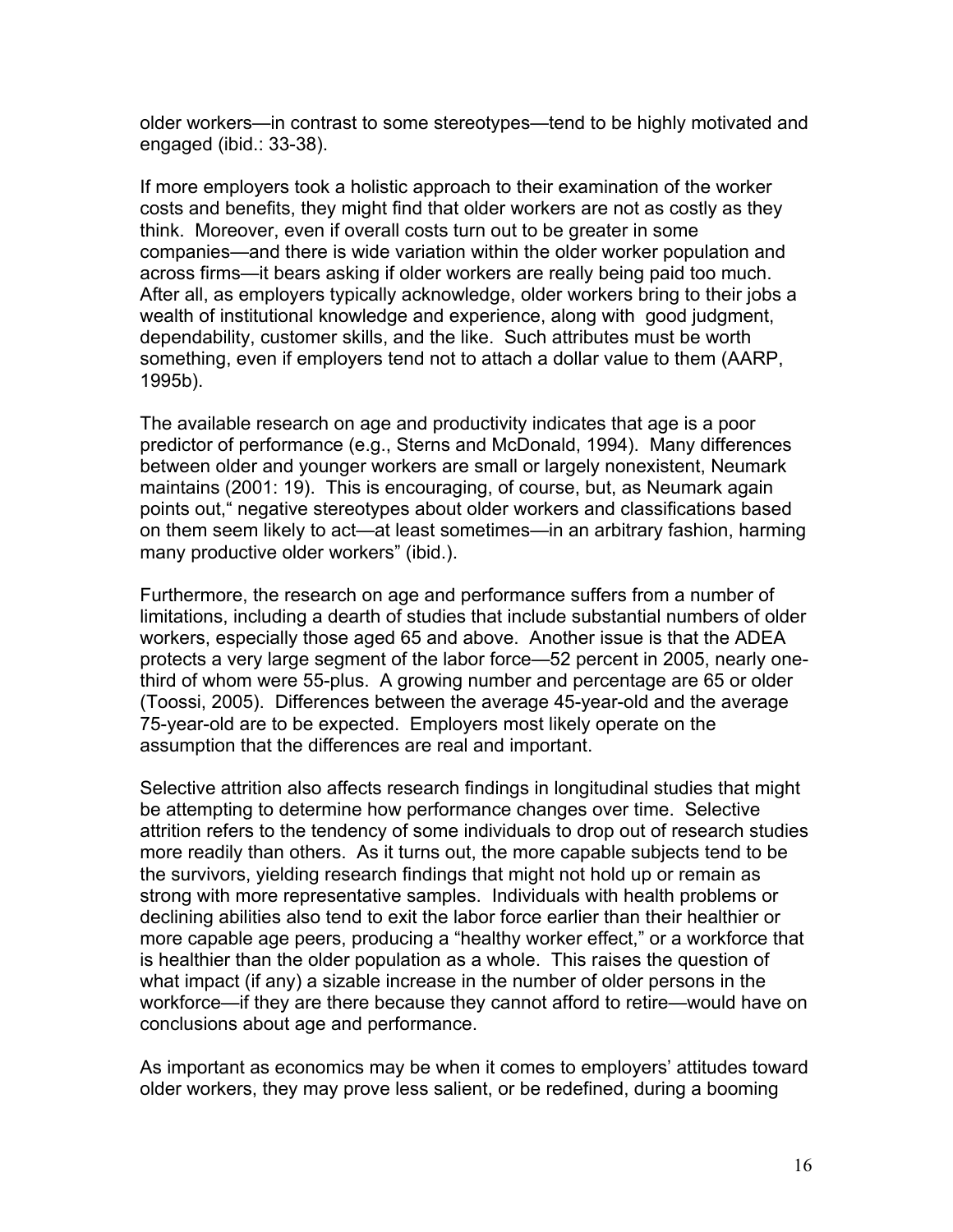economy, when labor is scarce and employers find it more difficult to replace presumably more costly workers. That this may be the case is suggested in age charge data from the EEOC; such charges appear to be linked to the economy. During the late-1990s, for example, the unemployment rate plummeted, and age charges filed with the EEOC fell as well. As the economy soured in 2000, the charges began to rise and reached 19,921 in FY 2002 (Figure 3). Since then, both the unemployment rate and the number of charges have fallen. In FY 2005, 16,585 charges were filed with the EEOC, down 7 percent from the year before. In tighter labor markets, employers may be less likely to discriminate against older workers, and jobseekers may be less inclined to respond to discriminatory behavior if they feel their chances of finding other work are favorable. Cost considerations may be reinterpreted as employers face a shrinking pool of alternative workers. The anticipated labor and skills shortages, should they materialize, could thus augur well for older workers.

#### But It's More than Age

 $\overline{a}$ 

Cost is not the only issue when it comes to age discrimination. Fairness—or the belief that discrimination just isn't right—operates as well. At the time that the mandatory retirement cap was being raised to 70, Americans were indicating that the increase might not be enough. Nearly 9 out of 10 then current as well as retired employees agreed that "*nobody* should be forced to retire because of age, if he wants to continue working and is still able to do a good job" (emphasis added), and two out of three business leaders felt the same way (U.S. Congress, 1979: 74). The public was somewhat less certain about whether most older persons could continue to perform as well on the job as they did when younger (57 percent of current employees, 61 percent of retirees, 33 percent of business leaders agreed that they could [ibid.]); however, one assumes that these same individuals would say that ability rather than age should be the deciding factor.

Moreover, even if the majority agrees that age-related physiological changes have some bearing on performance, and that is still an "if," it is by no means certain that older Americans would question their own capabilities. In fact, many older workers apparently feel that they are at their peak. Nearly 70 percent of workers aged 45-74 contend that their best years are now and 53 percent say that the best years are still ahead of them.13 Almost ninety percent contend that they continue to grow in their work (AARP, 2002: 86), which is hardly confirmation of the stereotype that older workers are merely biding time until retirement.

 $13$  These figures obviously add to more than 100 percent and may appear inconsistent. However, it is perfectly reasonable to believe that, up to now, these are one's best years *and* that future years will be even better. The main point is that only a minority of older workers think that their best years are behind them.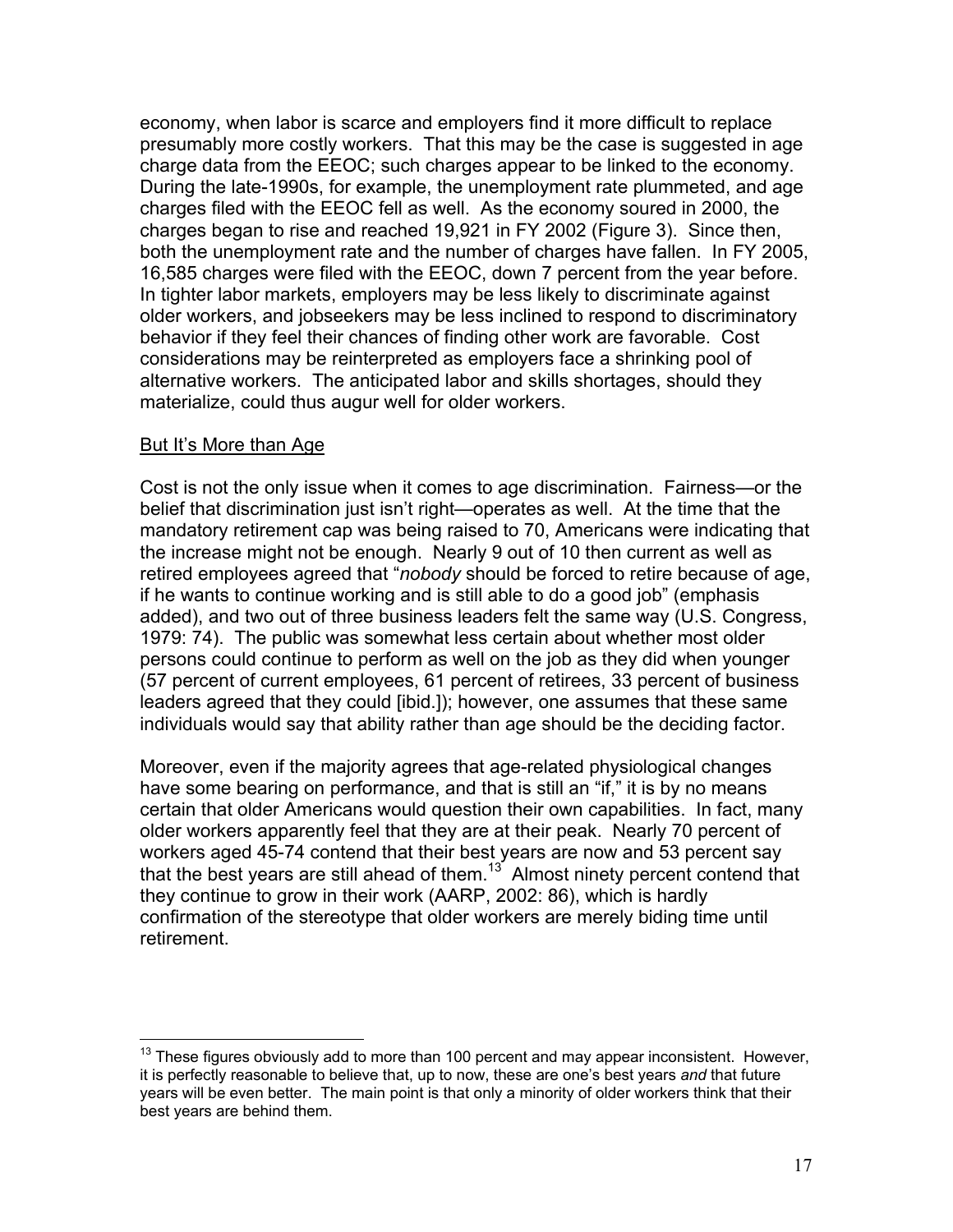

Source: Equal Employment Opportunity Commission, Enforcement Statistics, www.eeoc.gov/stats/adea.html.

American's have traditionally had great faith in the ability of individuals to make it on their own. The ADEA, one might argue, helps level the playing field by requiring that age be eliminated from the employment equation. In a way, it subscribes to Americans' sense of fairness about providing the tools workers need to play the game and then leaving it up to them to get to the finish line. Of course, some might argue that age discrimination laws that protect only older people are themselves discriminatory and put those not covered (i.e., younger workers) at a disadvantage, but there is little evidence so far that that has been a problem.

# **Taking Issue with Discrimination**

<u>.</u>

If believed to be a victim of age discrimination, a worker can file a charge with the Equal Employment Opportunity Commission (EEOC) or the appropriate state agency that enforces state fair employment law. The EEOC examines and makes a decision about the charge. As reported earlier, the majority of age charges are deemed without merit by the EEOC, but that is also true of race and sex charges.

Table 4 presents the receipt and resolution of charges filed with the EEOC for fiscal year 2005 and provides a comparison with race- and sex-based charges. For whatever reason, fewer age charges than sex or race charges get filed with the EEOC, even though there are more people 40 and older in the workforce than there are females or minorities. Perhaps there is less discrimination against older workers than among those in the other two groups; perhaps more age discrimination goes unnoticed; perhaps older workers are more willing to tolerate discrimination<sup>14</sup> or have a greater sense of futility about filing a charge. In FY

 $14$  According to Lahey (2006), older women are unlikely to initiate lawsuits.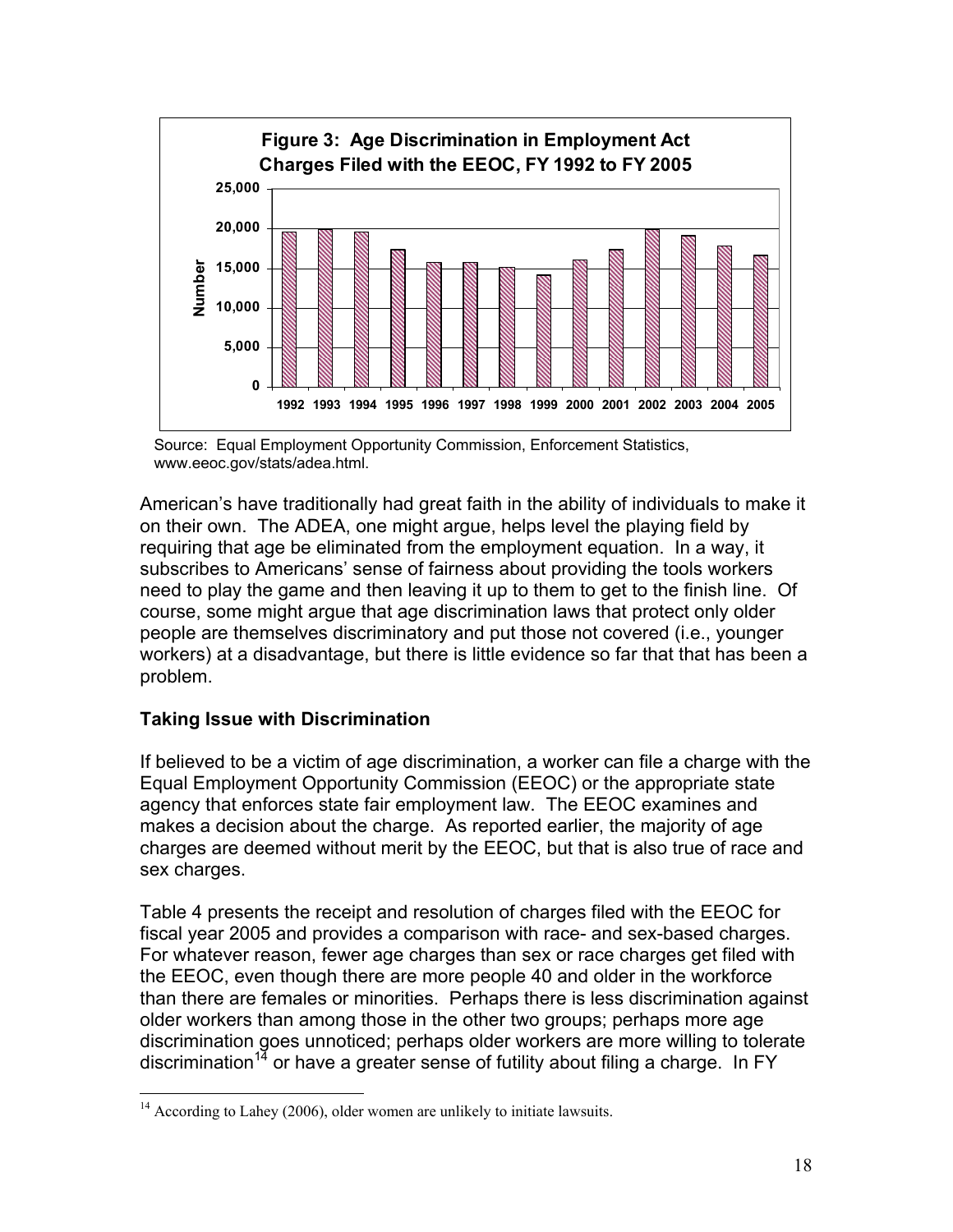2005, there were about the same proportions of merit settlements among resolved age and race charges but more for the charges based on sex discrimination.15 Regardless of the reason for filing, the EEOC concluded that the majority of charges lacked merit, with age charges falling between race and sex charges. The EEOC can take a case to court, but those are a mere fraction of the EEOC charges filed—38 for ADEA charges in FY 2005 (http://www.eeoc.gov/stats/ligitation.html).

| Table 4: Receipt and Resolution of Race-, Sex-, and Age-Based Charges Filed with |        |            |        |  |  |  |
|----------------------------------------------------------------------------------|--------|------------|--------|--|--|--|
| the Equal Employment Opportunity, Fiscal Year 2005                               |        |            |        |  |  |  |
| <b>Receipt/Resolution</b>                                                        | Race   | <b>Sex</b> | Age    |  |  |  |
| Receipts                                                                         | 26,740 | 23,094     | 16,585 |  |  |  |
| Resolutions*                                                                     | 27,411 | 23,743     | 14,076 |  |  |  |
| Resolutions by Type                                                              |        |            |        |  |  |  |
| Settlements                                                                      | 10.2%  | 11.0%      | 9.4%   |  |  |  |
| Withdrawal w/ benefits                                                           | 4.3%   | $6.0\%$    | 5.4%   |  |  |  |
| Administrative closures                                                          | 13.4%  | 17.6%      | 18.0%  |  |  |  |
| No reasonable cause                                                              | 67.9%  | 58.3%      | 63.0%  |  |  |  |
| Reasonable cause                                                                 | 4.2%   | 7.1%       | 4.1%   |  |  |  |
| Successful conciliations                                                         | 1.4%   | 1.9%       | 1.2%   |  |  |  |
| Unsuccessful conciliations                                                       | 2.9%   | 5.2%       | 2.9%   |  |  |  |
| Merit resolutions**                                                              | 18.7%  | 24.0%      | 19.0%  |  |  |  |
| Monetary benefits                                                                |        |            |        |  |  |  |
| $(millions)$ ***                                                                 | \$76.5 | \$91.3     | \$77.7 |  |  |  |

\*The number of resolutions in any one year may exceed the number of new charges because they apply to pending charges and transfers from Fair Employment Practices Agencies as well as new charges.

\*\*Does not include monetary benefits obtained through litigation.

Source: Equal Employment Opportunity Commission, Enforcement Statistics, www.eeoc.gov/stats.

#### Effectiveness of Age Discrimination Legislation

 $\overline{a}$ 

Although the data in previous sections might suggest otherwise, the ADEA has had some very obvious impacts. With few exceptions, for example, mandatory retirement is no longer legal. Some of the more obvious forms of age discrimination, such as help-wanted ads that solicit workers in a particular age range, have disappeared. As mentioned elsewhere in this paper, the monetary benefits paid to victims of age discrimination have totaled in the millions of dollars. Employers may have become more covert or subtle in their discrimination, or more clever in easing older workers out, but they know that age discrimination is illegal.

 $15$  Merit resolutions involve "charges with outcomes favorable to charging parties and/or charges with meritorious allegations. These include negotiated settlements, withdrawals with benefits, successful conciliations, and unsuccessful conciliations" (http://www.eeoc.gov/stats/define.html).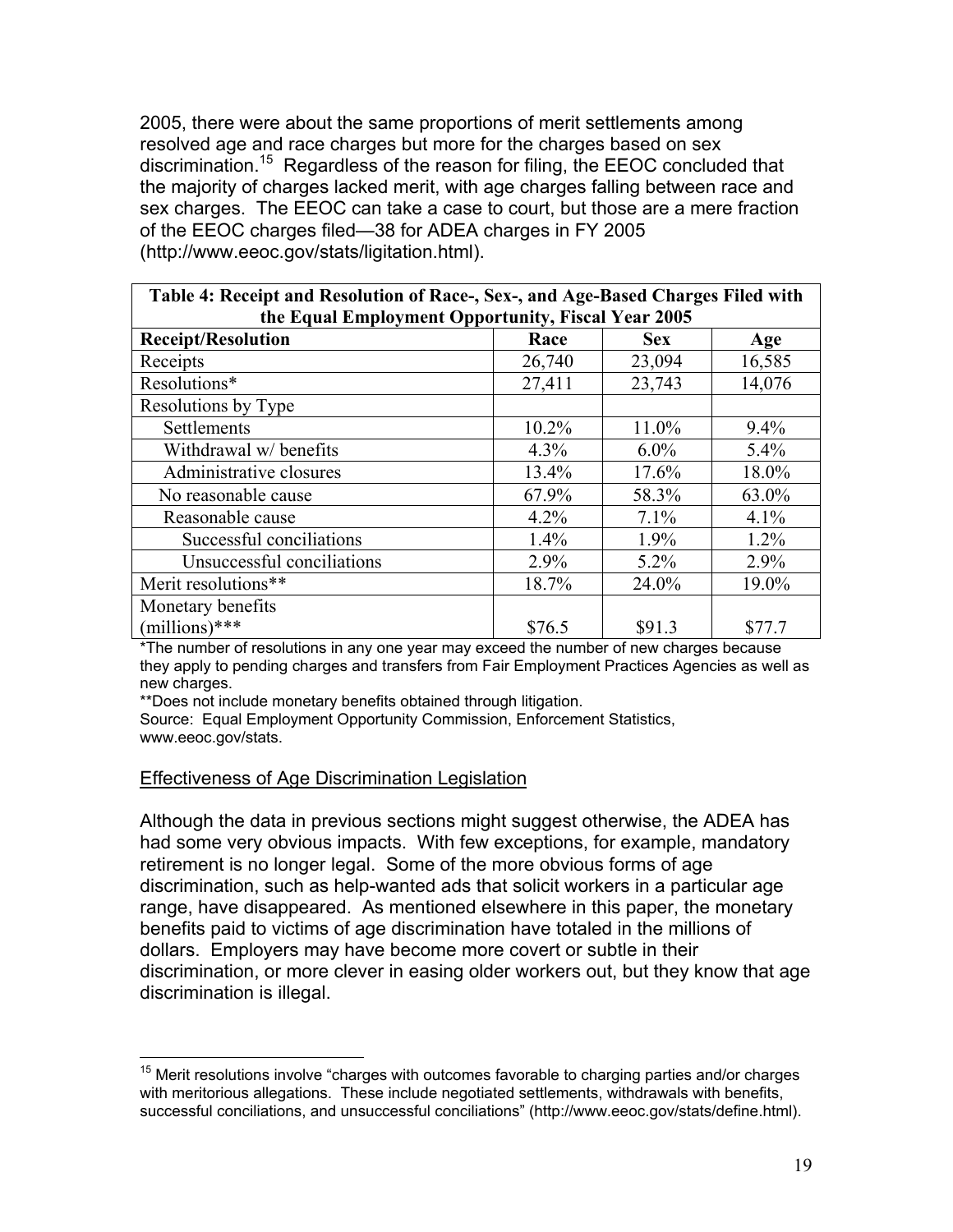Just how effective the ADEA has been in reducing discriminatory actions against older persons and promoting employment is not clear. Age discrimination in employment has certainly not disappeared.

In its landmark examination of the health and safety needs of an aging workforce, the National Research Council and Institute of Medicine argue that there is much we do not know about the effectiveness of public policies designed to promote safe and productive employment at upper ages. The study decries the lack of systematic evaluation of laws intended to help older persons remain at or find work, or of the barriers the laws may create in trying to promote employment. It calls for research to correct the deficiency and includes the ADEA in the list of policies on which such research is needed (Wegman and McGee, 2004: 224- 225).

A link between age discrimination and adverse outcomes tends to be found in the research, even though other explanations cannot easily be ruled out (Neumark, 2001: 29). In one attempt to evaluate the impact of the ADEA, Neumark states that "the evidence regarding direct effects of the ADEA points to some positive impacts on older individuals and workers." He observes that the law may reduce hiring, but that it may have strengthened the long-term relationship between workers and firms, thus increasing the employment of older workers (ibid.: 35).

Adams (cited in Adams and Neumark, 2006: 195) concludes that age discrimination legislation has had no significant impact on the probability of being hired but has significantly reduced the probability of retirement. Yet, in an examination of what happened to labor force participation rates in states with and without their own age discrimination laws after the ADEA amendments of 1978,  $16$ Lahey (2006) found less hiring of and small but significant increases in the retirement of aged 50 and older white males in states that had age discrimination laws. Such males were employed 1-1.5 fewer weeks per year than those in states without a law. While this may seem a relatively modest gap, it is statistically significant and when spread over a large number of older workers could amount to a sizable reduction in work effort. Lahey's findings "suggest that firms do not wish to hire older workers most affected by the [age discrimination] law, [and] are afraid to fire older workers" (ibid.: 4).

Although additional research is clearly called for, especially with respect to hiring, Neumark (2001: 34-35) asserts that "the empirical evidence suggests that the predominant effect of age discrimination legislation has been to reduce the likelihood that firms renege on long-term commitments to older, higher-paid workers, and consequently to strengthen long-term relationships between workers and firms."

Overall then, legislation against age discrimination in employment does seem to have had a positive impact on employment through retention, leading Neumark

<u>.</u>

 $16$  Although all states have age discrimination laws today, that was not the case in 1979.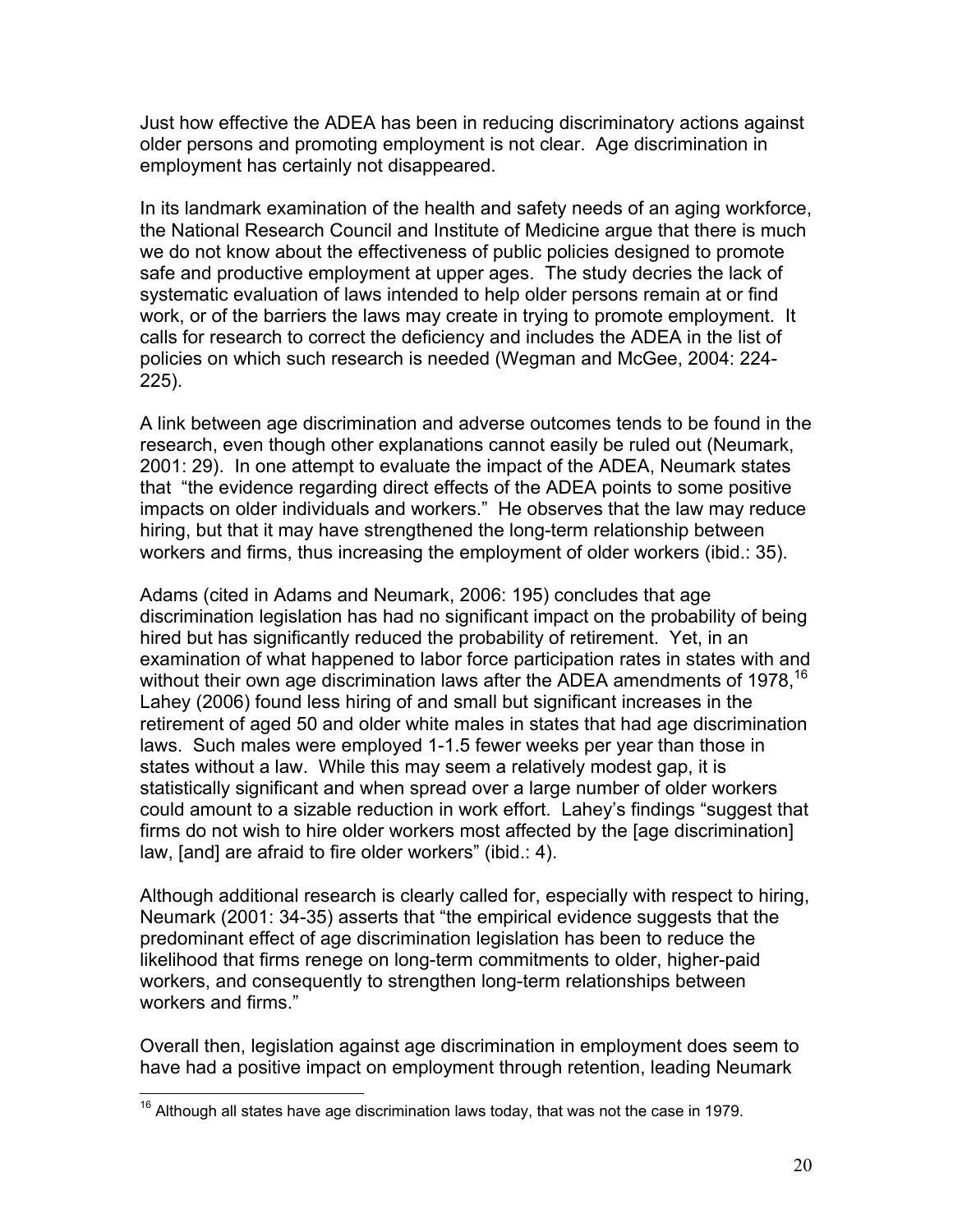(2001: 35) to conclude that on the whole, "a relatively positive assessment of [such legislation] in the United States is more warranted than a negative assessment." He does not, however, feel that the evidence is overwhelming or decisive and urges caution in drawing conclusions. This is hardly a ringing endorsement, but until more research is conducted, it may be the best one can hope for.

### **Other Forms of Age Discrimination**

With respect to age discrimination in employment, federal and state laws are quite clear as to what is prohibited and who is protected. Other forms of age discrimination may be legal unless a program or activity is receiving federal financial assistance. Age discrimination in a publicly funded university, for example, would be prohibited. And while ageism and age discrimination are generally perceived as harmful and unacceptable, some so-called "discrimination," e.g., benefits based on age, senior discounts, and senior retirement communities, is legal, desirable, and sought after.

Although the situation is apparently improving, older persons are underrepresented in films, television programs, and advertising. For example, persons aged 65 and over are nearly 13 percent of the population but less than 2 percent of prime-time television characters (International Longevity Center-USA, 2006: 12). Hatch (2005: 19) reports that negative portrayals in the media increase with age and that older women tend to be portrayed more negatively than men. Older persons are also underrepresented among writers for the television and film industry (International Longevity Center-USA, 2006: 12).

Most older Americans have access to health care through Medicare. Nevertheless, according to the National Center for Chronic Disease Prevention and Health Promotion, "60 percent of adults over 65 do not receive recommended preventive services" (International Longevity Center-USA, 2006: 8).

The research of long-term care gurus Robert Kane and Rosalie Kane (2005) highlights the persistence of often subtle ageism in the health care field and finds that ageism is more pronounced in long-term care than acute care. However, the Kanes stress that not all age differences in utilization patterns are ageist inequities. Differential treatment (e.g., diagnostic tests, access to specialists) may be a sign of ageism or it may be appropriate to a specific case. In some instances, for example, older individuals are to ill or frail to withstand aggressive treatment. Disparities in treatment reflect ageism, Kane and Kane argue, "only if the reason for the difference is age alone" (ibid.: 50).

Older persons have been underserved when it comes to emergency services after 9/11 and during Hurricane Katrina, for example (International Longevity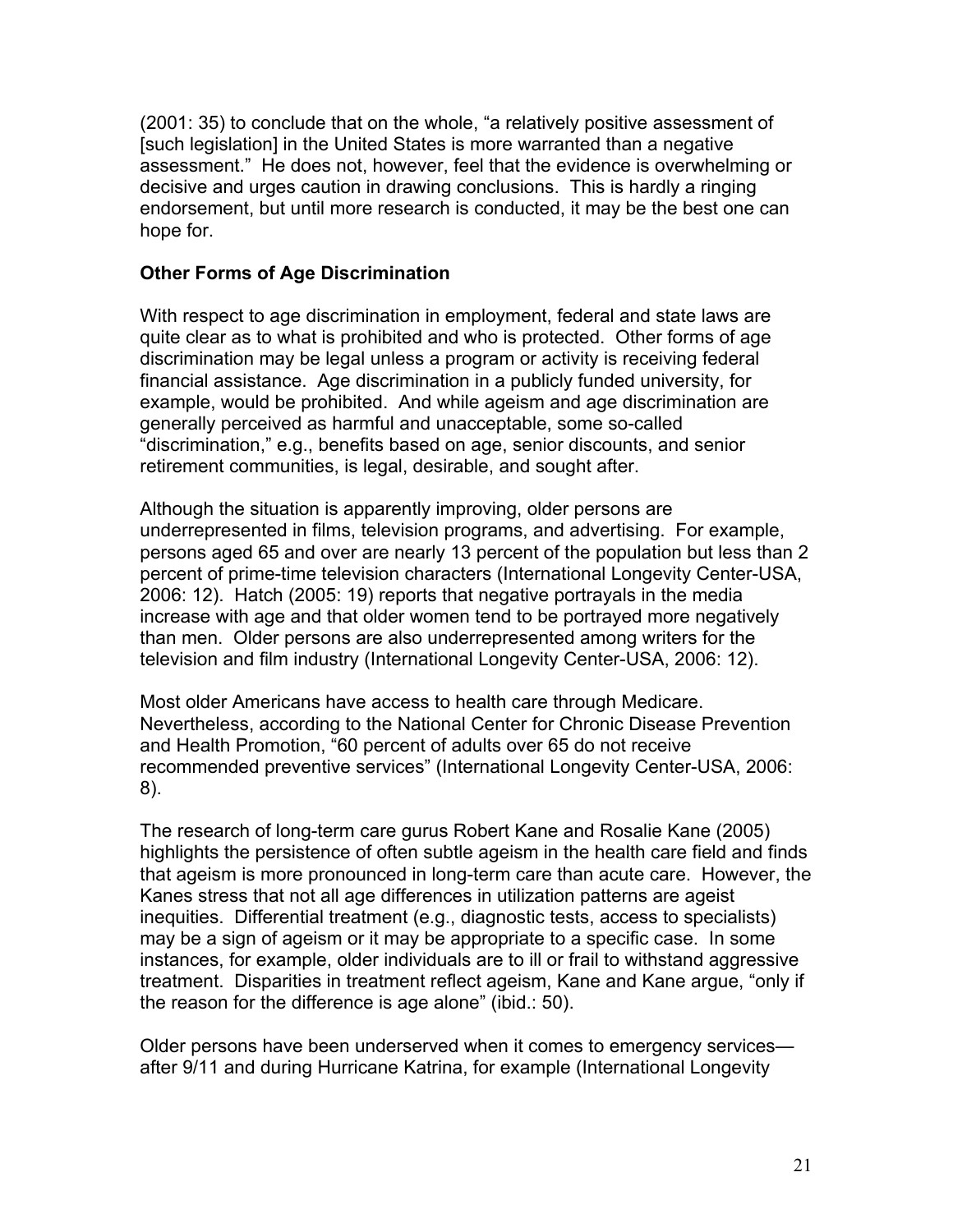Center-USA, 2006). According to *Ageism in America*, the majority of Hurricane Katrina victims were 61 or older (ibid.: 10).

Older persons have been excluded from or not well represented in clinical trials, among them trials on therapies often used for older persons (Kane and Kane, 2005). These have included trial research for prescription drugs of which the elderly are the biggest consumers (International Longevity Center-USA, 2006).

The International Longevity Center-USA (2006) points to other forms of ageism and discrimination, such as elder abuse, which rarely comes to the attention of the authorities.

As has been the case with respect to age discrimination in employment, it has not been all that easy to obtain good estimates of ageism in general. Erdmore Palmore (2001), long a student of ageism in the United States, has developed an instrument to examine the prevalence of ageism, the types of ageism, and the subgroups that report it. His instrument identifies 20 types of ageism, some of which are relatively innocuous, such as receipt of a birthday card or hearing a joke poking fun at old people. Others involve being denied rental housing, medical treatment, or employment because of age. In Palmore's testing of the instrument, the large majority of older persons (more than three-fourths, all of whom were aged 60 or older) reported experiencing at least one incidence of ageism. However the sample was small and not representative of the older population at large. Whether comparable results would be obtained from a more generalizable sample is unknown. Moreover, it seems significant that when it came to individual items, only one (being told an ageist joke) was reported by more than half the sample. Several others were experienced by hardly anyone.

#### **Rallying Around Age Discrimination**

#### Civil Organizations

There is no organization solely or even primarily devoted to combating age discrimination in the United States, although one organization works to keep age discrimination as close to the front burner as possible. This is AARP, which, with 36 million members, is the nation's leading nonprofit organization dedicated to enhancing the quality of life of all persons as they age. It is also "one of the few national organizations that defends and supports the legal rights of older Americans across the United States [and assures] that they have a voice in [the] judicial system" (See AARP, 2006a). AARP is without question the major nongovernmental organization (NGO) involved in fighting age discrimination on several fronts in the United States.

AARP supports a number of policies that would strengthen the protections of the ADEA. For example, it calls for the elimination of all mandatory retirement, vigorous enforcement of the ADEA and Title VII of the Civil Rights Act, and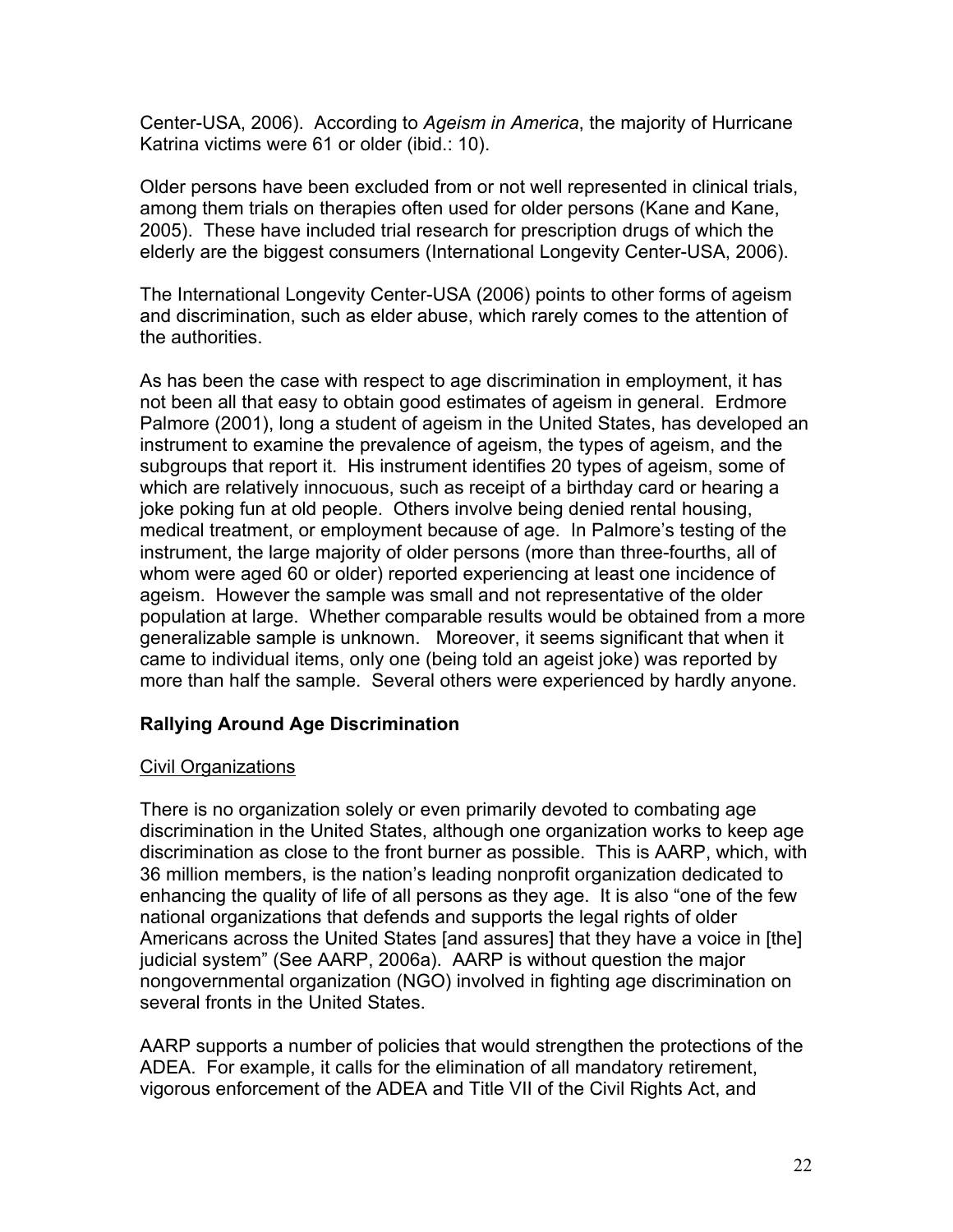expansion of the ADEA's jurisdiction to cover employers with 15 or more employees, rather than the current 20 or more (AARP, 2006b). The Association also seeks to strengthen state age discrimination laws. In addition, AARP may represent older persons in age discrimination court cases and prepare friend of the court briefs, which "allow AARP to share research, facts, and policy analysis, helping courts make good decisions in precedent setting cases" (AARP, 2006a).

AARP may also take on federal agencies in its efforts to combat age discrimination. In *Erie County Retiree Assoc. v. County of Erie*, for instance, a federal court ruled that under the ADEA's prohibition against discrimination in benefits, employers cannot treat retirees differently based on Medicare eligibility. Specifically, employers are not allowed reduce or eliminate retiree health benefits at age 65, when workers become eligible for Medicare. AARP successfully prevented legislation that would have allowed employers to make such changes to their retiree benefits. The EEOC, however, has voted to exempt the practice from ADEA coverage, and AARP has filed a lawsuit charging that the exemption clearly violates the ADEA. (See AARP, 2006b.)

AARP aims to reduce unfair and/or discriminatory treatment of aged 50 and older workers, thereby helping them remain in the workforce as desired. By using and encouraging reference to the less fraught term "aged 50-plus workforce," rather than the "older workforce," AARP hopes to foster new and more positive ways of thinking about this growing segment of the population.

Finally, AARP works with industry to encourage the development and implementation of positive practices on the part of employers. The ADEA, after all, is not just about eliminating arbitrary age discrimination. It was also enacted "to promote employment of older persons based on their ability rather than age [and] help employers and workers find ways of meeting problems arising from the impact of age on employment."<sup>17</sup>

The International Longevity Center-USA (ILC) is another NGO that has taken on ageism and age discrimination, long an area of concern to its founder, Dr. Robert Butler. Butler, author of the seminal *Why Survive? Being Old in America* (Butler, 1975), coined the term "ageism" in 1968. The ILC recently published a comprehensive overview of ageism in the United States designed to alert the public to its pervasiveness and, it is hoped, lead to change (ILC-USA, 2006). The report concludes with an agenda for action on combating ageism in language, culture, the media, marketing, health care, emergency preparedness, nursing homes, and the workplace. Elder abuse receives considerable attention in the report.

 $\overline{a}$ 

 $17$  See http://www.eeoc.gov/policy/adea.html for the text of the ADEA.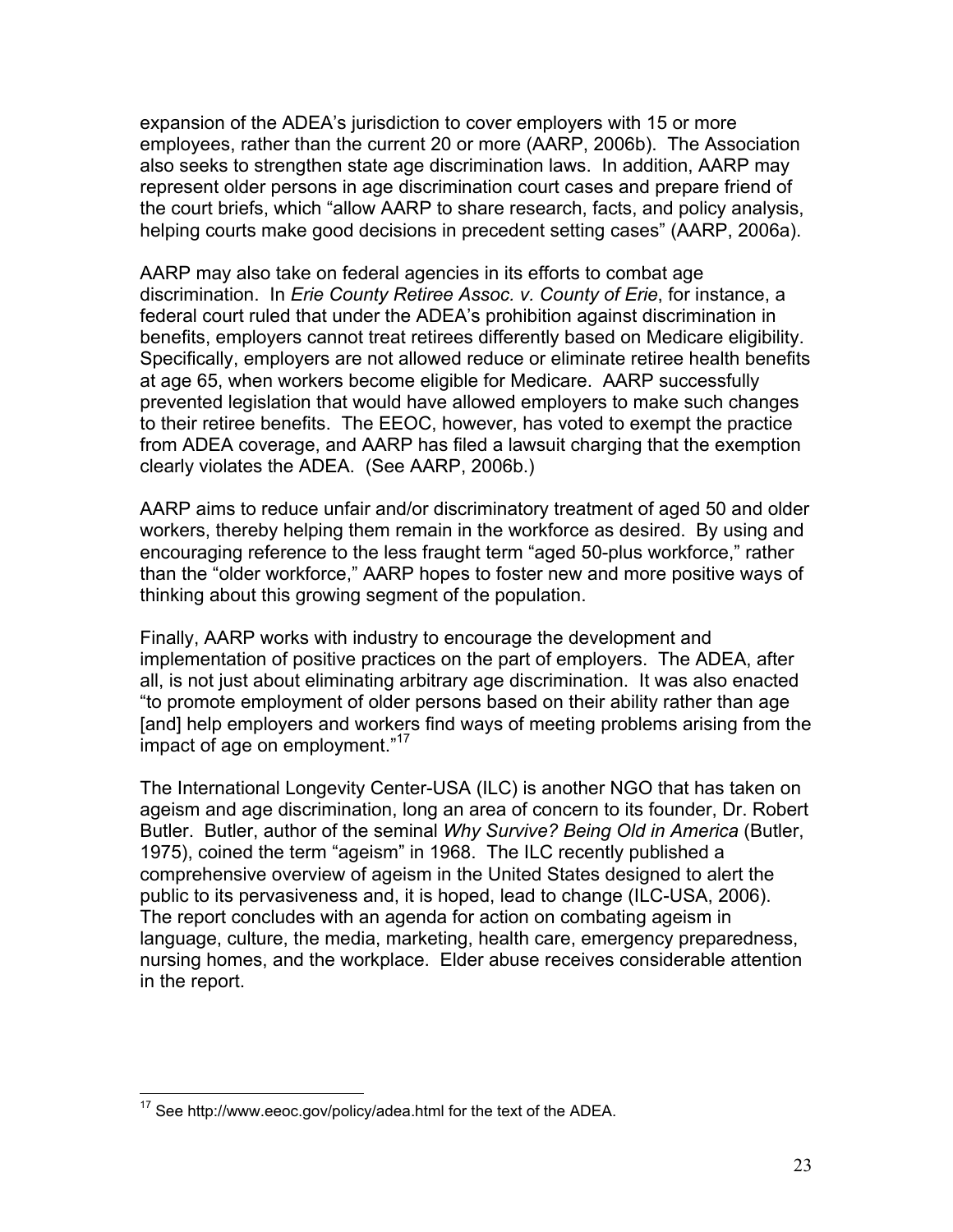# The EEOC

A major actor in the fight against age discrimination is not a civil organization but rather the Equal Employment Opportunity Commission, the federal government agency responsible for enforcing the ADEA. The EEOC works to get redress for victims of discrimination, either through settlement or the litigation that it initiates. It provides information to individuals on recognizing and challenging discrimination. The EEOC can also establish equal employment opportunity policy, not all of which (e.g., with respect to retiree health benefits, as noted above) is always deemed by everyone in the best interest of older workers.

# **But What About Workers Themselves?**

Fighting age discrimination tends to be a relatively lonely battle, even when more than one worker is involved, as in a class-action suit. There is no constituency clamoring for something to be done about age discrimination; older Americans have not been energized by any call to take to the streets to protest age discrimination in employment or elsewhere. There are a number of possible reasons why Americans are not overly exercised about ageism or age discrimination:

- Even though older workers say they see age discrimination around them, most have not, as far as they know, experienced it themselves.
- Most older workers do not experience unemployment and so do not confront the reemployment barriers that older jobseekers often do.
- Older workers are reasonably confident that if they did lose their jobs, they could find another (AARP, 2002).
- Age discrimination may be viewed as a problem, but older workers themselves think their best work years are now or still ahead of them (AARP, 2002).
- Older workers do not tend to feel that their employers treat them worse than other workers because of age. More than three-fourths of workers aged 45-74 say, in fact, that age makes no difference at work (AARP, 2002).
- Most older workers are probably unaware of some forms of non-workrelated ageism or age discrimination, such as research studies with few older participants. Older patients may not know that they are not receiving certain diagnostic tests or preventive measures. And while older Americans might note that television portrays relatively few "people like them," that deficiency is probably unlikely to get many viewers complaining to their member of Congress.
- Most older Americans, fortunately, do not suffer elder abuse, but if they do, they are not, unfortunately, in a position to make their voices heard.
- Ageist birthday cards are apparently not as offensive as sexist and racist ones because they continue to be sold and, presumably, purchased.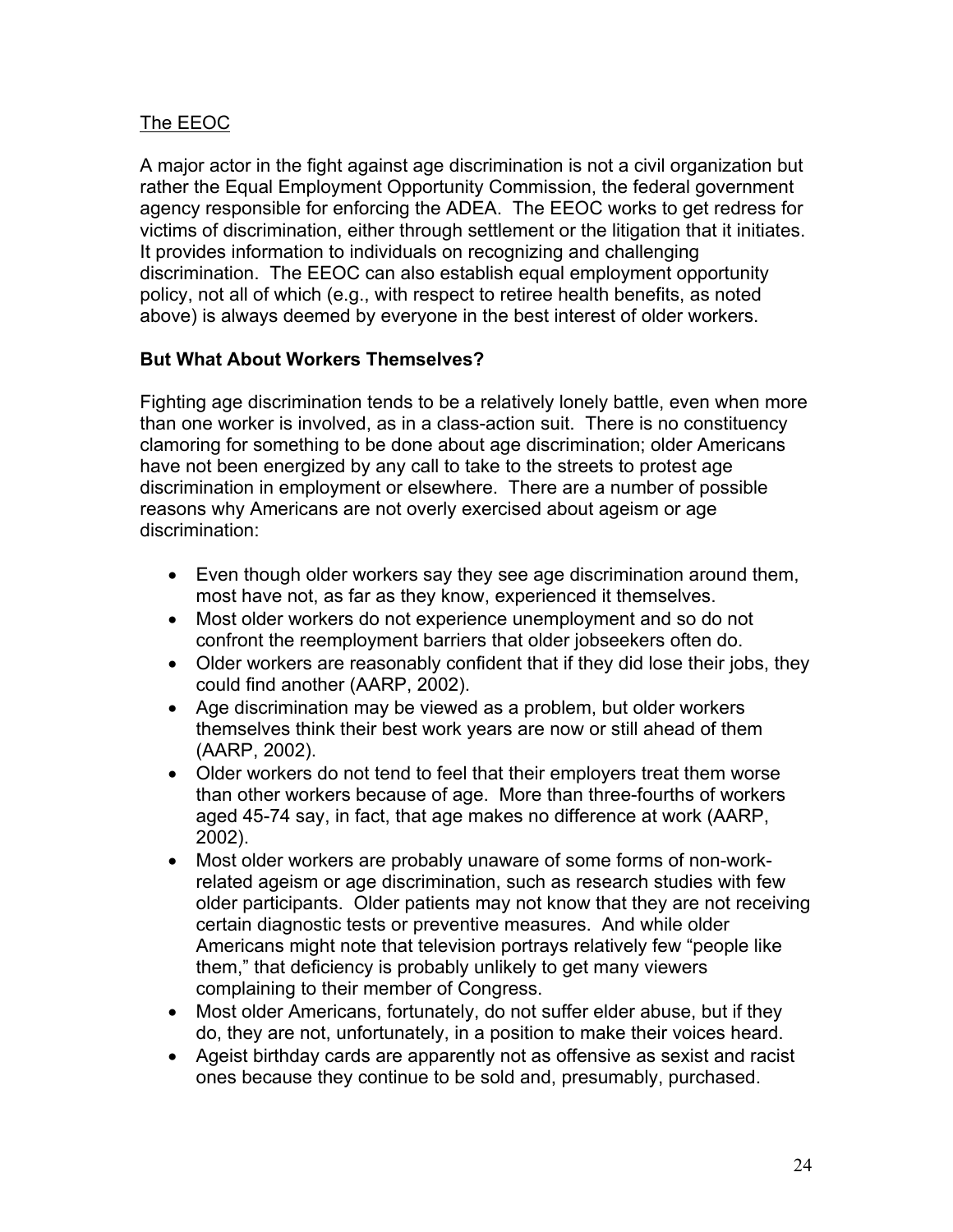• Older Americans may also think that, should the need arise, they are adequately protected by the ADEA.

# **Conclusion**

No one is likely to argue that age discrimination laws in America have solved the problem of discrimination against older individuals. Employers still harbor many negative attitudes about older workers and avoid hiring them or find ways to get rid of them. A recent survey of retirees found that 40 percent had been forced to stop work before they had planned to; 44 percent of these reported that job loss or downsizing was the reason (Rotenberg, 2006). Nonetheless, age discrimination laws in the United States offer protections that would not be available in a system of voluntary compliance, and the available scholarly evaluations of the ADEA, while more are needed, point to a positive impact overall.

Older persons as a group are not agitating for changes that would further reduce employment discrimination. Moreover, they have no protections against some other forms of discrimination, but there seems to be little push to obtain them. Relative acquiescence in the face of ageism and age discrimination may change, however.

Ageist stereotypes may convey the message that "older men and women are incompetent," but it is doubtful that the nation's 76 million boomers are going to buy that, at least not for some years to come. Boomers seem set to reinvent retirement—certainly many expect that of them—and to do so by working or trying to work later in life and remaining engaged in many other activities.

Nearly 80 percent of boomers say they expect to work at least part-time in retirement (AARP, 2004a). Although it is doubtful that anywhere near 80 percent will actually remain at work beyond age 65 or so, inadequate savings, the shift from secure defined benefit pension plans to less certain defined contribution plans,<sup>18</sup> and cuts in retiree health benefits may force millions of Americans to work well into their 60s and possibly beyond. Increased educational attainment and improved health status will foster longer worklives as well. If boomers do not find the employment options they want—more and better part-time jobs and phased retirement among them—or if they begin to experience age discrimination first-hand, they may be prepared to utilize the ADEA to an extent that their parents have not. The savvy employer will acknowledge that possibility and begin to eliminate the employment barriers that could lead to charges of age discrimination.

Some of the problems older workers face in their efforts to find work will get addressed if employers experience the labor and skills shortages that many

 $\overline{a}$  $18$  Unfortunately, many workers are finding that defined benefit plans are not as safe and secure as they once seemed to be as employers freeze pension contributions or even terminate plans.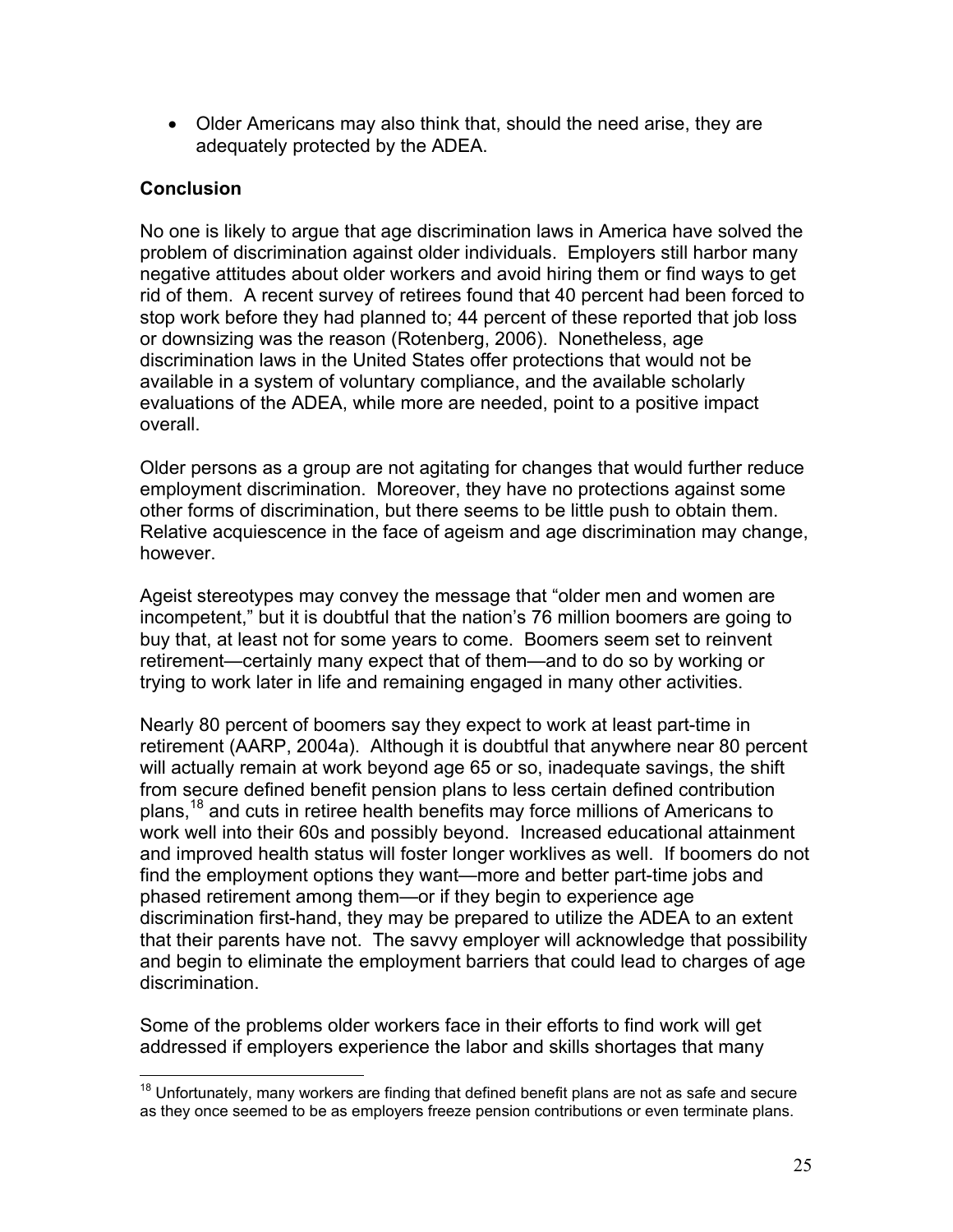project. Shortages are already evident in fields such as health care and education, where employers are implementing programs and policies that ease some job demands in an effort to attract and retain older workers (AARP, 2004b). Many examples of employers reaching out to older workers when they need them can be found in the literature. More such outreach and less discriminatory behavior can be expected if and when employers need bodies.

Age discrimination laws alone, however, won't do much good if the jobs are not there or if workers lack the skills employers are seeking. Thus, some of the responsibility for eliminating age discrimination rests with workers themselves, who will increasingly need to avail themselves of training and retraining opportunities. Older workers tend to be underrepresented in employer provided training programs, but few charges filed with the EEOC claim training discrimination.

On the one hand, the future may see less age discrimination as boomers and they and other older workers demonstrate their worth by remaining productive, flexible, and adaptable members of the workforce later in life. On the other hand, it may see an increase as employers seek ways to remain competitive in the global economy partly by shedding workers and cutting the costs of compensation. Stronger and more vigorously enforced age discrimination laws are needed to ensure that global competitiveness does not come at the expense of older workers.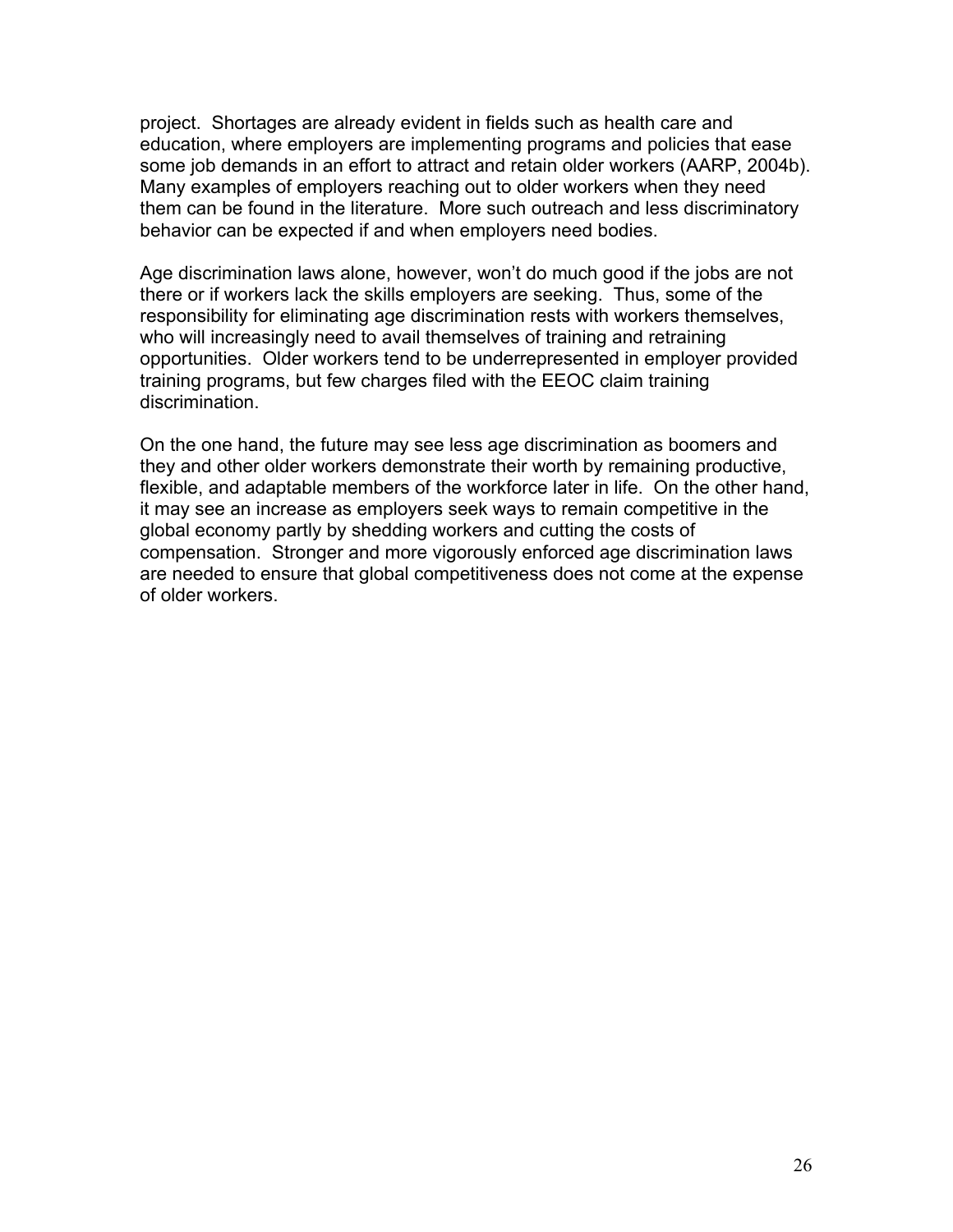#### **References**

AARP. 1995a. American Business and Older Workers: A Road Map to the 21<sup>st</sup> Century. Washington, DC: AARP.

AARP. 1995b. *Valuing Older Workers: A Study of Costs and Productivity.*  Washington, DC: AARP.

AARP. 2000. *American Business and Older Employees* Washington, DC: AARP.

AARP. 2002. *Staying Ahead of the Curve: The AARP Work and Career Study.* Washington, DC: AARP. http://assets.aarp.org/rgcenter/econ/d17772\_multiwork.pdf.

AARP. 2004a. *Baby Boomers Envision Retirement II*. Washington, DC: AARP. http://assets.aarp.org/rgcenter/econ/boomers\_envision.pdf.

AARP. 2004b. *Staying Ahead of the Curve 2004: Employer Best Practices for Mature Workers*. Washington, DC: AARP. http://assets.aarp.org/rgcenter/econ/multiwork\_2004.pdf.

AARP. 2005. *The Business Case for Workers Age 50+.* Washington, DC: AARP. http://assets.aarp.org/rgcenter/econ/workers\_fifty\_plus.pdf.

AARP. 2006a. Legal Advocacy: About AARP Foundation Legal Advocacy. www.aarp.org/research/legal-advocacy/about/about.html.

AARP. 2006b. *The Policy Book: AARP Public Policies 2006*. Washington, DC: AARP.

Adams, Scott J. and Neumark, David. 2006. "Age Discrimination in US Labor Markets: A Review of the Evidence." Pp. 187-211 in William M. Rogers III (ed.), *Handbook on the Economics of Discrimination.* Cheltenham, UK: Edward Elgar.

Barth, Michael C., McNaught, William, and Rizzi, Philip. 1993. "Corporations and the Aging Workforce." PP. 156-200 in Philip H. Mirvis (ed.), *Building the Competitive Workforce*. New York: John Wiley & Sons.

Bendick, Marc, Jr.; Brown, Lauren E.; and Wall, Kennington. 1999. "No Foot in the Door: An Experimental Study of Employment Discrimination Against Older Workers." *Journal of Aging and Social Policy* 10(4), 5-23.

Bendick, Marc, Jr.; Jackson, Charles W.; and Romero, J. Horacio. 1996. "Employment Discrimination Against Older Workers: An Experimental Study of Hiring Practices." *Journal of Aging and Social Policy* 8(4), 25-46.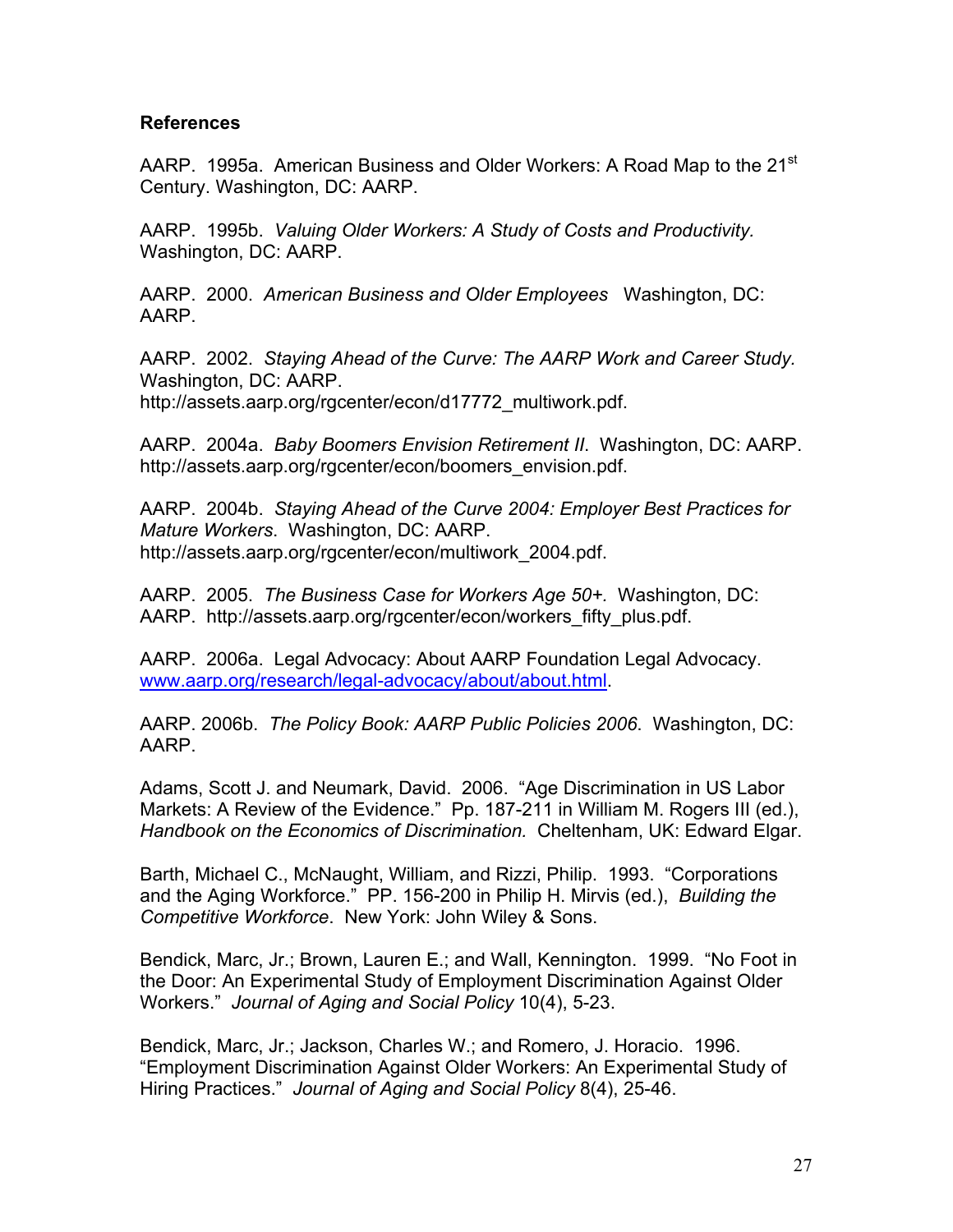Bessey, Barbara L. and Ananda, Srijati M. 1991. "Age Discrimination in Employment: An Interdisciplinary Review of the ADEA." *Research on Aging* 13(4), 413-457.

Buccigrossi, Joan and Robinson, Marcus. 2003. "Age: At Issue in the American Workplace." Rochester, NY: wetWare, Inc., http://rochesterdiversitycouncil.com/docs/Age\_7.pdf (accessed 4/23/2006).

Butler, Robert N. 1975. *Why Survive? Being Old in America*. New York: Harper and Row.

Committee for Economic Development (CED). 1999. *New Opportunities for Older Workers.* Washington, DC: CED.

Commonwealth Fund. 1990. *Americans Over 55 at Work Program, Research Reports 1 & 2*. New York: The Commonwealth Fund.

Couch, Kenneth A. 1998. "Late Life Job Displacement." *The Gerontologist* 38 (1), 7-17.

Eglit, Howard C. 2005. "Ageism and the American Legal System." *Generations* 29(3), 59-65.

Farber, Henry S. 2005. "What Do We Know about Job Loss in the United States? Evidence from the Displaced Workers Survey, 1984-2002." *Economic Perspectives*,2Q, 13-28,

http://64.233.161.104/search?q=cache:kFXk0aMOF\_8J:www.chicagofed.org/pub lications/economicperspectives/ep\_2qtr2005\_part2\_farber.pdf+Farber+%22job+d isplacement%22+2005&hl=en (accessed 4/24/06).

Fischer, David Hackett. 1978. *Growing Old in America.* Oxford: Oxford University Press.

Friedman, Lawrence M. 1984. *Your Time Will Come: The Law of Age Discrimination and Mandatory Retirement.* New York: Russell Sage Foundation.

Hatch, Laurie Russell. 2005. "Gender and Ageism." *Generations* 29(3), 19-24.

Hendricks, Jon. 2005. "Ageism: Looking Across the Margin in the New Millennium." *Generations* 29 (3), 5-7.

Hipple, Steven. 1999. "Worker Displacement in the Mid-1990s." *Monthly Labor Review* 122(7), 15-32.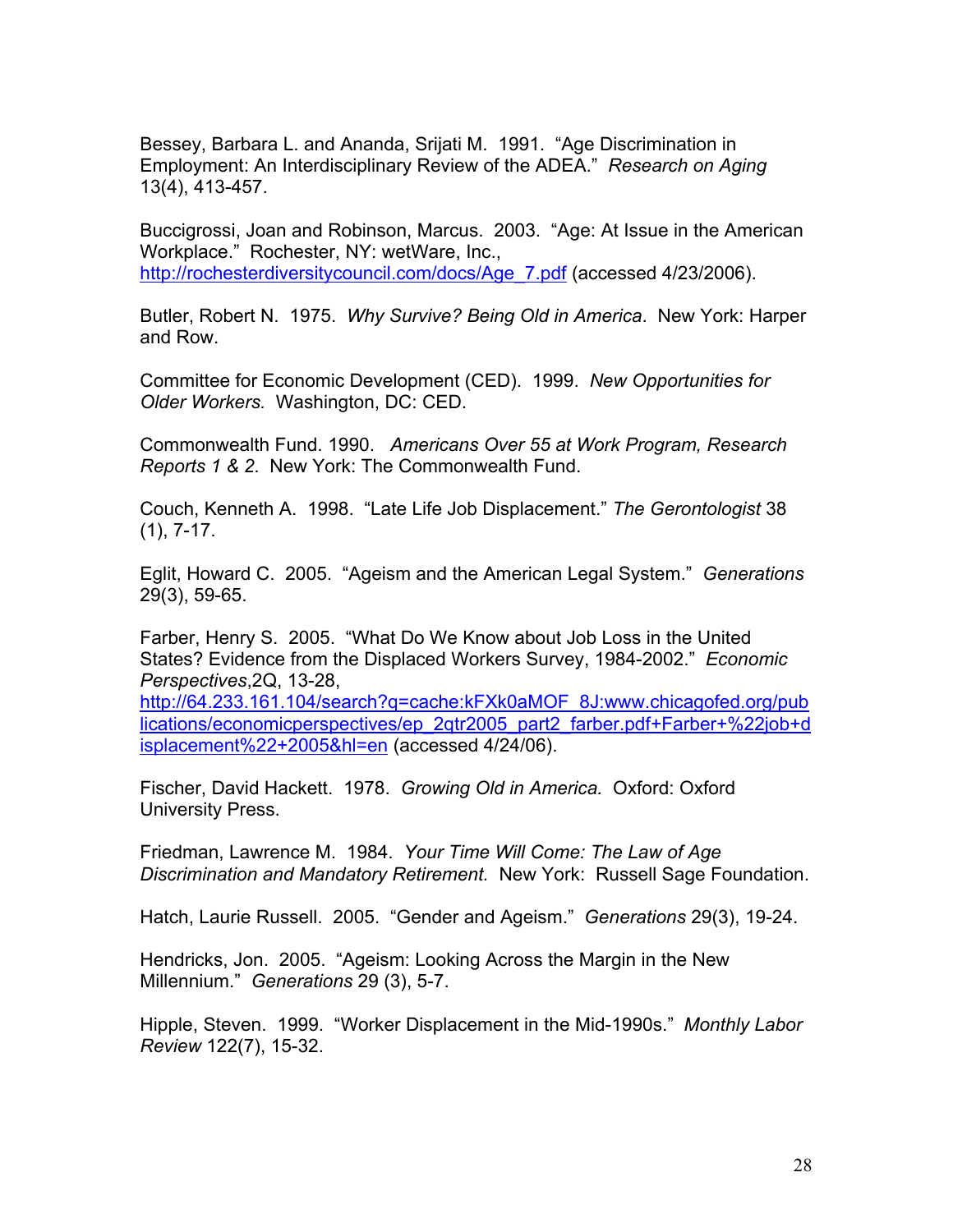International Longevity Center-USA (ILC-USA). 2006. *Ageism in America.* New York: ILC-USA.

Johnson, Richard. 2002. "The Puzzle of Later Male Retirement." *Economic Review*, Third Quarter, 5-26.

Kane, Robert L. and Kane, Rosalie A. 2005. "Ageism in Healthcare and Longterm Care," Generations 29(3), 49-54.

Lahey, Joanna. 2005. "Do Older Workers Face Discrimination?" *An Issue in Brief* #33. Chestnut Hill, MA: Boston College Center for Retirement Research.

Lahey, Joanna. 2006. *State Age Protection Laws and the Age Discrimination in Employment Act.* Working Paper 12048. Cambridge, MA: National Bureau of Economic Research. http://www.nber.org/papers/w12048.

Levy, Becca R. and Banaji, Mahzarin R. 2002. "Implicit Ageism." Pp. 49-75 in Todd D. Nelson, (ed.), *Ageism: Stereotyping and Prejudice against Older Persons.* Cambridge, MA: Massachusetts Institute of Technology.

McCann, Laurie. 2003. "Age Discrimination Law—The Slow Drag to 2006." Washington, DC: AARP. http://www.aarp.org/research/work/agediscrim/a2003- 05-05-ia-perspectives.html.

Macnicol, John. 2006. *Age Discrimination: An Historical and Contemporary Analysis.* Cambridge: Cambridge University Press.

Munnell, Alicia H. 2006. "Policies to Promote Labor Force Participation of Older People." Work Opportunities for Older Americans Series, Working Paper #2. Chestnut Hill, MA: Center for Retirement Research at Boston College.

National Center for Health Statistics (NCHS). 2005. *Health United States, 2005.* Hyattsville, MD: NCHS.

Nelson, Todd D., editor. 2002. *Ageism: Stereotyping and Prejudice against Older Persons.* Cambridge, MA: Massachusetts Institute of Technology.

Neumark, David. 2001. *Age Discrimination Legislation in the United States*. Working Paper 8152. Cambridge, MA: National Bureau of Economic Research.

O'Brien, Nora. 2003, January-February. "Emergency Preparedness for Older People*.*" *Issue Brief*. New York: International Longevity Center-USA.

Palmore, Erdmore B. 2001. "The Ageism Survey: First Findings," *The Gerontologist* 41 (5), 572-575.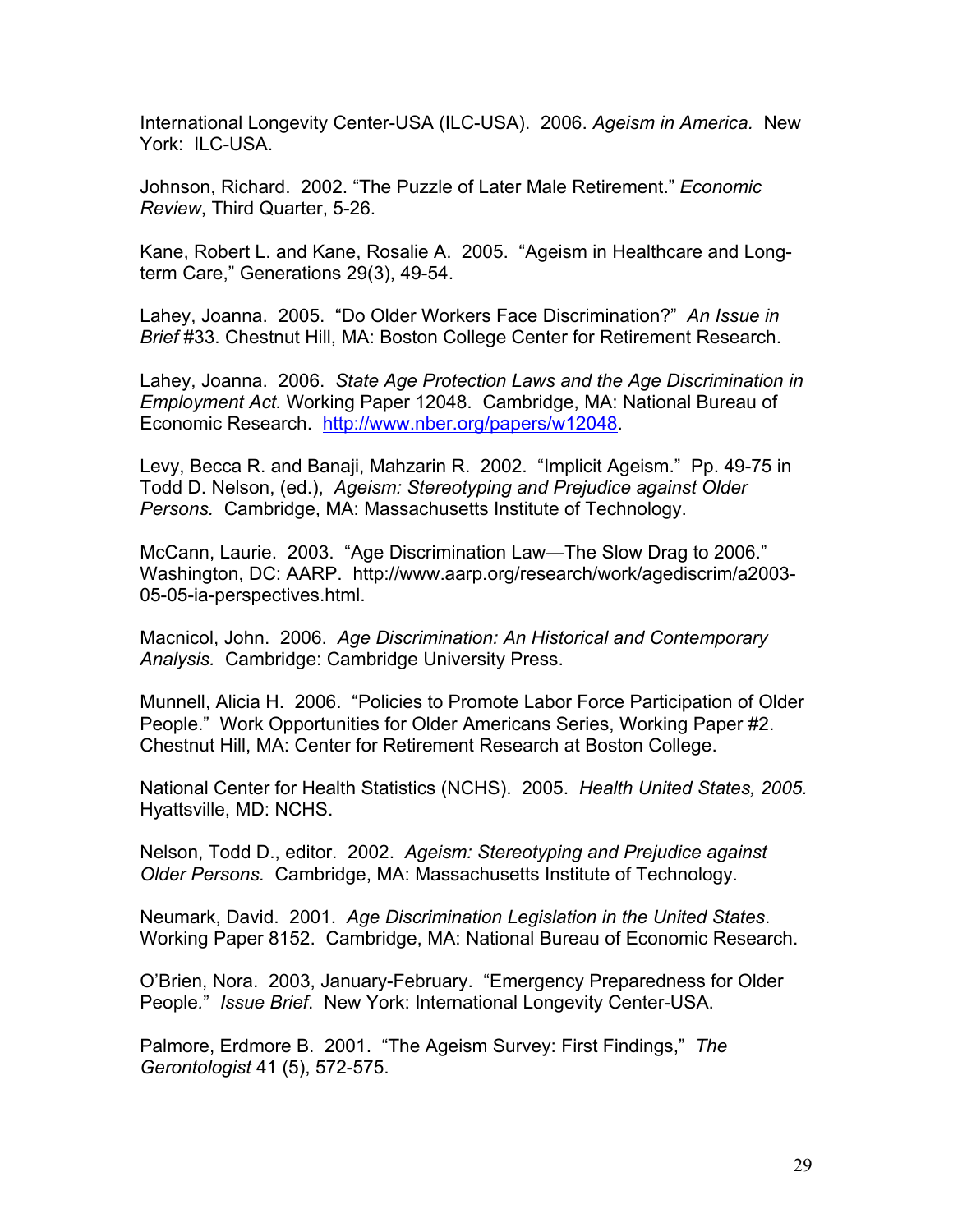Rebick, Marcus. 1993. "The Japanese Approach to Finding Jobs for Older People." Pages 103-124 in Olivia S. Mitchell (ed.), *As the Workforce Ages,*  Ithaca, NY: ILR Press.

Rones, Philip L. and Herz, Diane E. 1989. *Labor Market Problems of Older Workers*. Report of the Secretary of Labor. Washington, DC: U.S. Department of Labor.

Rotenberg, Joanna. 2006. *The Retirement Challenge: Expectations vs. Reality*. McKinsey & Company survey results released at the AARP and Employee Benefit Research Institute conference, "The Employment-based Pension System: Evolution or Revolution?" Washington, DC: May 15.

Schulz, James H. 1995. *The Economics of Aging*, 6<sup>th</sup> Edition. Westport, CT: Auburn House.

Sterns, Harvey L. and McDaniel, Michael A. 1994. "Job Performance and the Older Worker." Pp. 27-51 in Sara E. Rix (ed.), *Older Workers: How Do They Measure Up?* Washington, DC: AARP.

Toossi, Mitra. 2005. Labor Force Projections to 2014: Retiring Boomers." *Monthly Labor Review* 128(11)*,* 25-44.

U.S. Bureau of the Census. 2006. Number of Firms, Number of Establishments, Employment, and Annual Payroll by Employment Size of the Enterprise for the United States and States, Totals 2003. http://www.census.gov/csd/susb/susb03.htm.

U.S. Congress. 1979. "American Attitudes Toward Pensions and Retirement." Hearing before the Select Committee on Aging, House of Representatives, February 28, Comm. Pub. No. 95-184.

U.S. Congress, Congressional Budget Office (CBO). 1993. *Displaced Workers: Trends in the 1980s and Implications for the Future*. Washington, DC: CBO.

U.S. Department of Labor, Bureau of Labor Statistics. 1996, April. "Older Workers' Injuries Entail Lengthy Absences from Work." *Issues in Labor Statistics*, Summary 96-6.

U.S. Department of Labor, Bureau of Labor Statistics. 2002, August. "Worker Displacement, 1999-2001." *News*, USDL 02-483.

U.S. Department of Labor, Bureau of Labor Statistics. 2004, July. "Worker Displacement, 2001-03." *News*, USDL 04-1381.